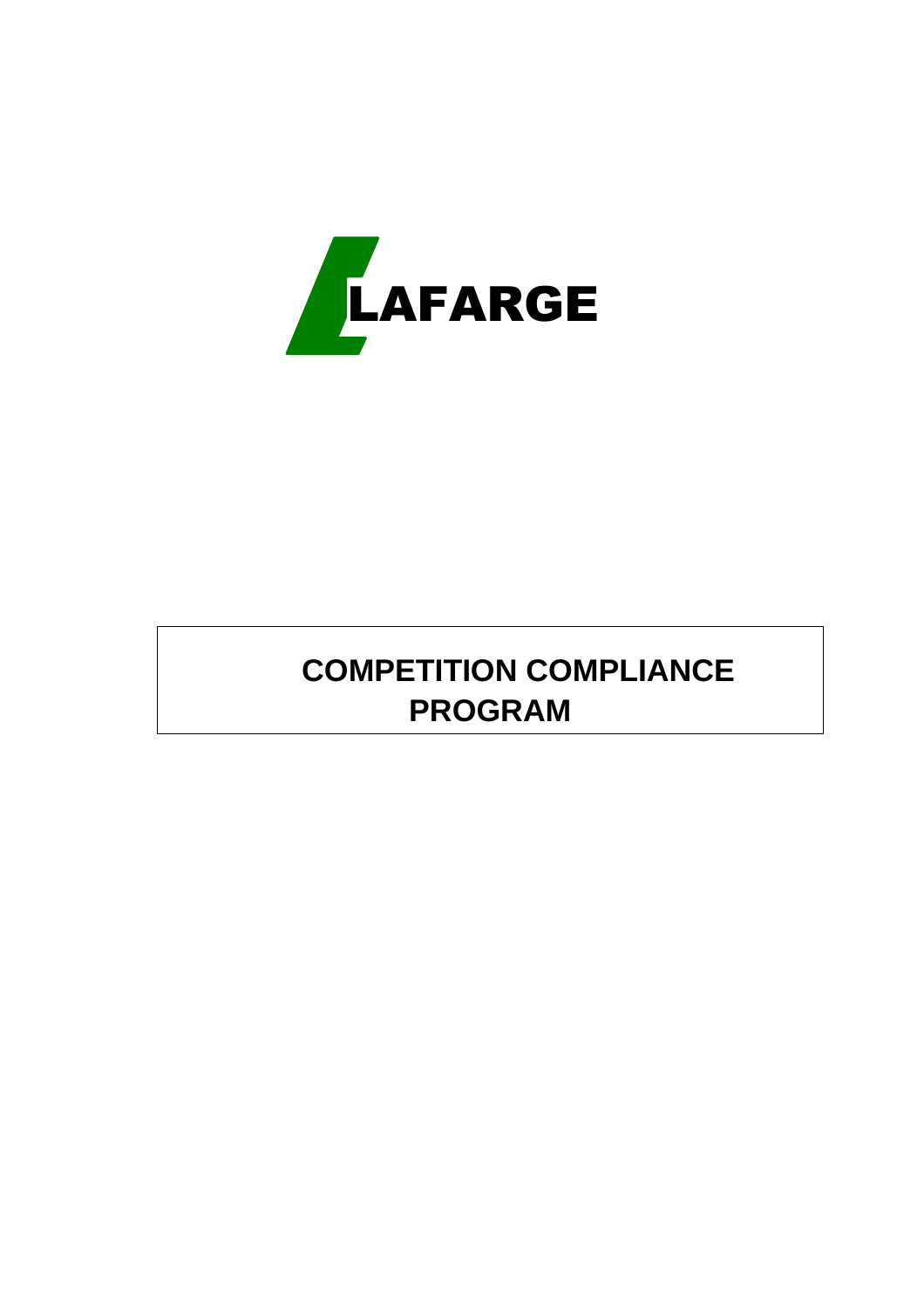# **Contents**

|    | Agreements with customers and suppliers (vertical agreements) 10 |  |
|----|------------------------------------------------------------------|--|
| 1. |                                                                  |  |
| 2. |                                                                  |  |
| 3. |                                                                  |  |
| 4. |                                                                  |  |
| 5. |                                                                  |  |
| 6. |                                                                  |  |
| 7. |                                                                  |  |
| 8. |                                                                  |  |
|    |                                                                  |  |
| 1. |                                                                  |  |
| 2. |                                                                  |  |
| 3. |                                                                  |  |
| 4. |                                                                  |  |
| 5. |                                                                  |  |
|    |                                                                  |  |
|    |                                                                  |  |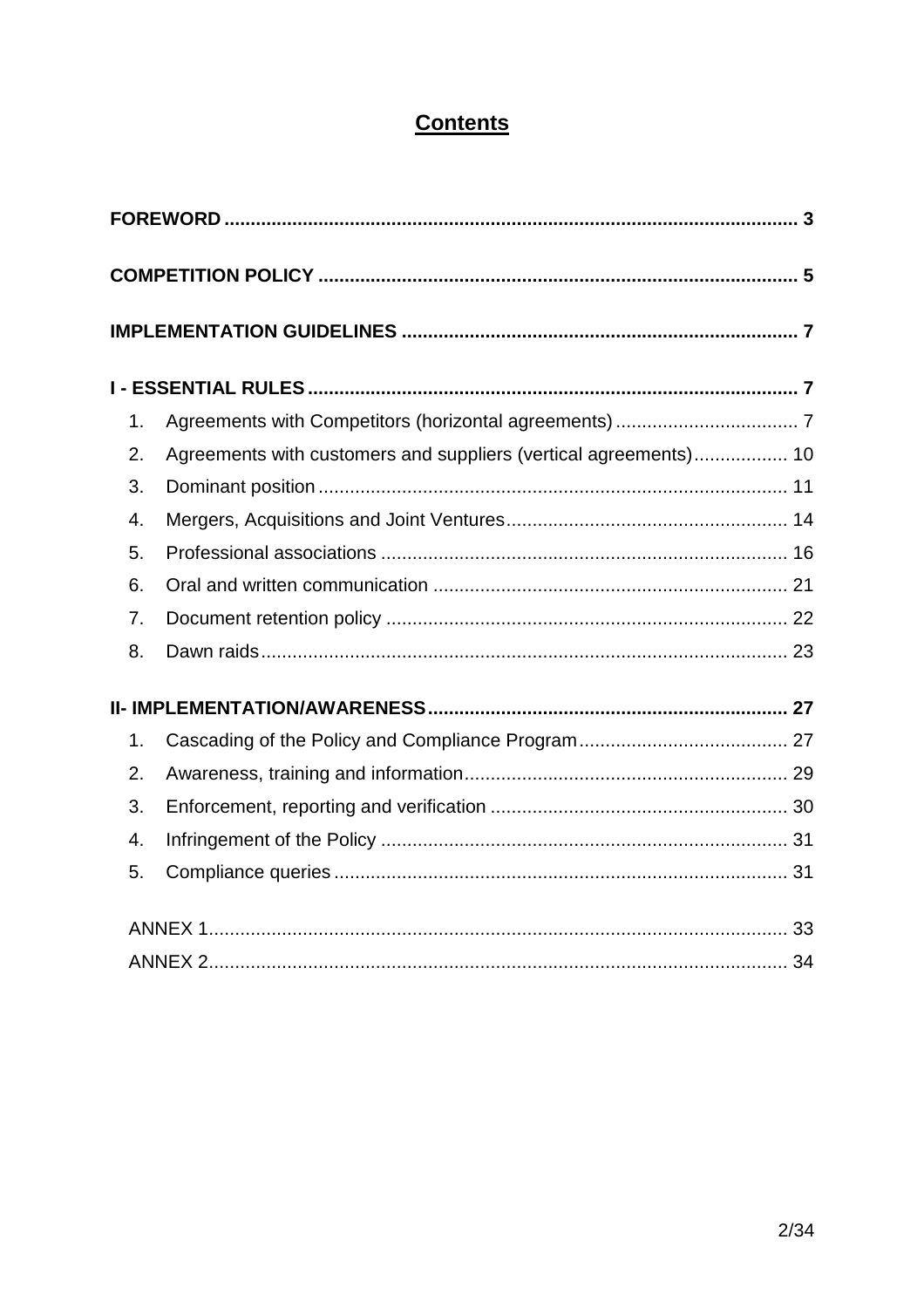Competition is necessary to achieve economic efficiency and is one of the essential conditions of a market economy. Lafarge is committed to the preservation of vigorous, healthy and fair competition and to complying with relevant competition legislation.

In 2004, Lafarge issued a Competition Policy defining the business framework under which it intends to conduct its activities with a view to complying with evolving regulatory antitrust guidelines and competitive environment factors:

- The globalization process has generated significant reforms in many countries towards economic liberalization and free competition, and as a result an emerging "level playing field" is progressively arising throughout the world. International bodies like OECD actively encourage governments to fight against anticompetitive practices (with recommendations on best practices on competition law and dissemination of worldwide competition standards);
- Most policy makers and enforcement authorities generally regard competition laws as a cornerstone of competitiveness, insofar as "competition on merits drives companies to provide high-quality, innovative products and services at attractive prices, to exploit economies of scale and increase productivity, with indirect benefits of a more competitive economy, social cohesion, high-quality public services, security and environmental protection";
- Lafarge has a long tradition of setting and complying with high standards of business behaviour, especially in the fields of corporate social responsibility, good citizenship and sustainable development, which often goes beyond the applicable laws and regulations of those countries where it operates.
- In the recent years, the fight against cartels and anticompetitive behaviours has been a driver of competition authorities. For instance, the European Commission following the US model, recently restated that "cartels (and other anticompetitive practices) inflict severe damage on both the European and global economy and reduce the quality, diversity and level of innovation". This trend is also applicable in other regions of the world (eg Africa and Middle East, South America, Asia): the majority of countries have already enacted or strengthened their antitrust legislation, and many others may enact new legislation within the near future.

After more than 3 years of implementation, Group has decided to revise the Policy and provide good practice/implementation guidelines in order to capitalize on the experience gained; to ensure dissemination of the antitrust awareness culture and; to secure its applicability on a group-wide basis.

Lafarge employees and business partners (eg suppliers, consultants, advisers or any other form of service providers) should feel personally responsible for the strict application of the Policy throughout the Group at all times and in all countries where the Group operates, especially with the nature and seriousness of the risks likely to result from any infringement to competition legislation: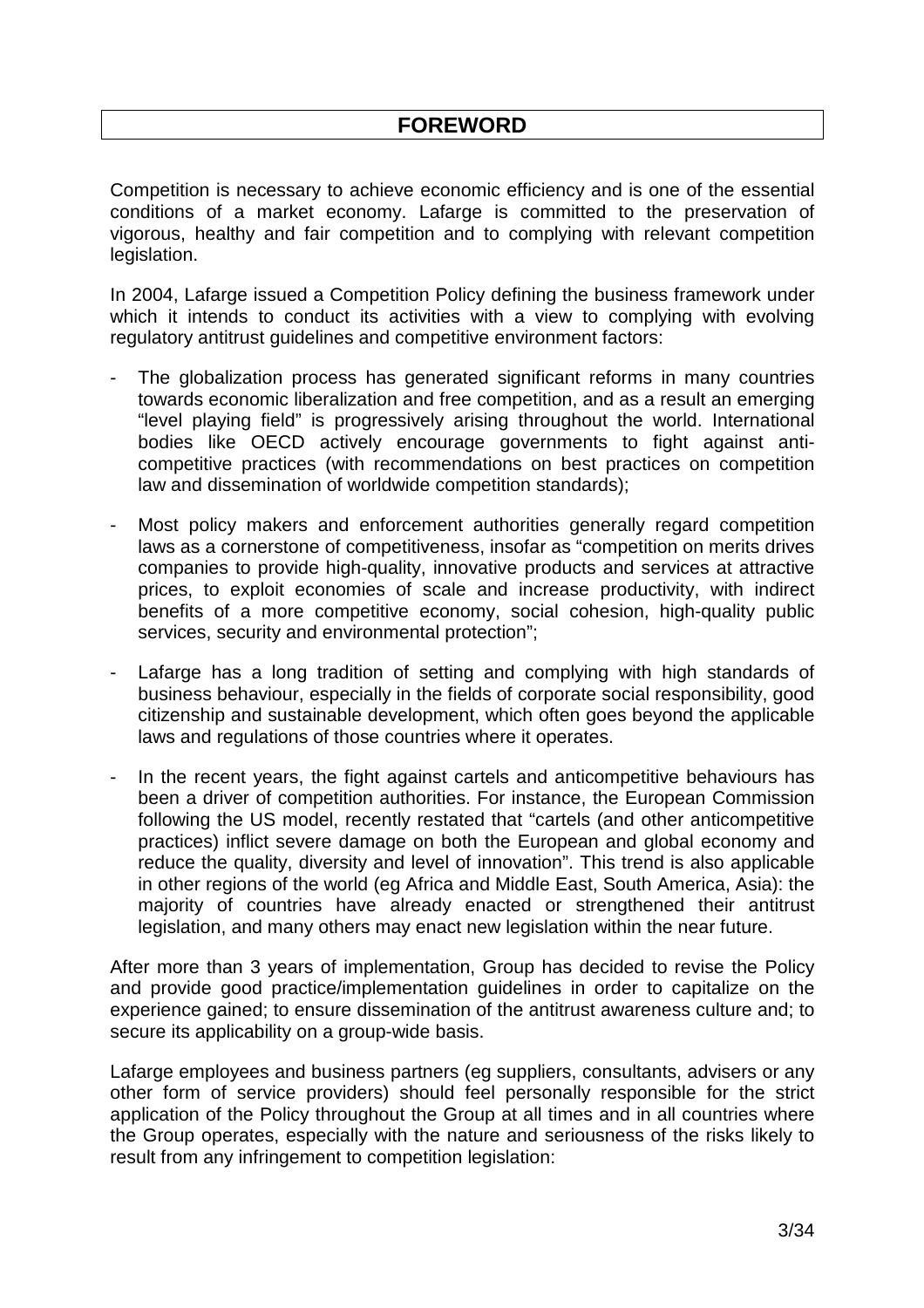- Fines: Companies that infringe antitrust rules can face significant fines. For instance, the EC can impose fines of up to 10% of the consolidated total turnover of Lafarge Group. In order to increase the deterrent effect of fines, factors such as the size of the offender, the gravity of illegal business practices at stake (eg so called "hard core" cartels agreements), the duration of the illegal practices and the existence of repeat offences are taken into account. It is worth noting that in many countries there is no statute of limitation regarding the so-called "repeat offender" status. In many countries, the amount of fines imposed tend to increase dramatically especially because of the efficiency of the leniency programs and the "whistle blowing effect".
- Civil Liability**:** companies may be sued for damages by those who can demonstrate that they have sustained losses as a result of anti-competitive practices. This risk is very significant in the USA with the "treble damage sanctions" and the class action procedure. Such actions are also emerging outside the USA. For instance, the EC wishes to encourage private antitrust damage actions through all possible legal means.
- Criminal risk: in many jurisdictions, the company's executives and employees involved in illegal practices (breach of antitrust laws) can be criminally sanctioned. There is a growing tendency in many countries, as in the USA, to enforce criminal prosecutions for breaches of antitrust legislation.
- Contractual risk: Any contractual provision which infringes antitrust laws is generally void and cannot be enforced in the courts. Moreover, the entire contract could also be invalidated in certain circumstances and jurisdictions.
- Reputation risk: infringement of antitrust laws is more and more perceived by the stakeholders as unethical behaviour, which can seriously impact the image and reputation of the group, and also affect its ability to convince that it observes highest standards of corporate governance. Share price can also be significantly affected. Recent studies tend to show a correlation between cartel investigations and decrease of share price.

In light of the foregoing, it is of the utmost importance for employees to understand fully that any breach of applicable competition laws and/or this Policy might be to the extreme detriment for the Group and will not be tolerated.

Competition law can be complex (both from an economic and legal perspective). For example, in extreme situations, governments may request Business Units or employees to act in contravention of this Policy, while in other cases, compliance with these guidelines may sometimes be delicate to assess because of factors such as a high degree of concentration; transparency of the relevant market or; the particularity of the applicable law. Consequently, employees are required to obtain professional legal advice in order properly to assess a given situation on a case by case basis and according to the applicable law.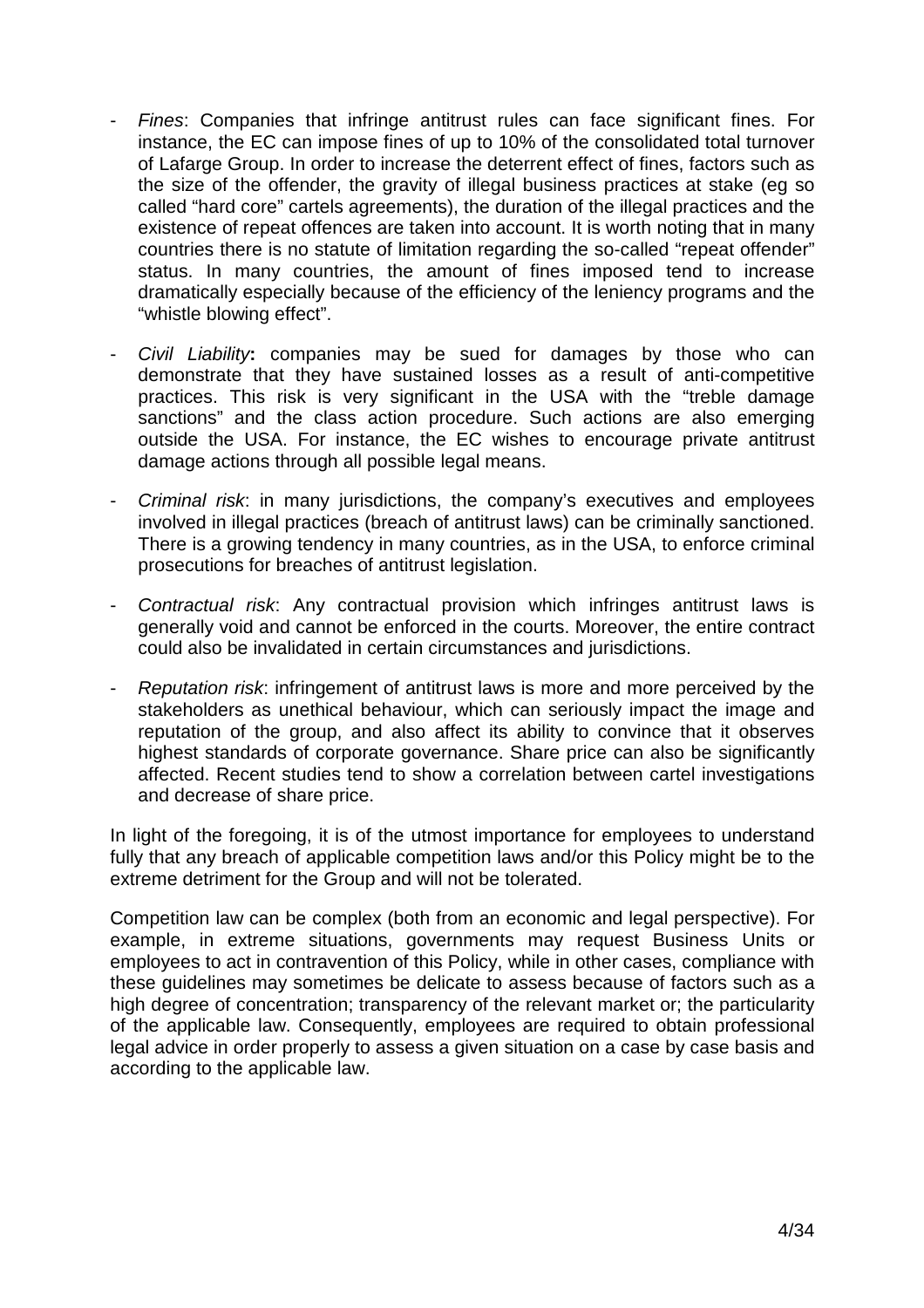# **COMPETITION POLICY**

**Applicability:** This Policy applies to companies, controlled or co-managed by Lafarge. It also applies to (i) relevant Lafarge employees who are directly or indirectly involved in commercial activities and/or who come into contact with customers, suppliers and competitors and (ii) relevant Lafarge business partners (eg suppliers, consultants, advisers or any other form of service providers). Implementation, compliance and verification are required both in the prime activity of the BU (eg cement, ready mix and concrete, aggregates, gypsum) and in associated activities (eg waste management business, slag processing, ash trading, mortar business, paper business, etc) as well as in peripheral offices (eg regional sales offices etc).

**Objectives:** The objectives of this Policy are to provide a framework to employees not only to ensure compliance with legislation on a country-by-country basis, but also to develop a consistent approach so that, wherever the Group operates under the "Lafarge" name, employees apply business practices which are in line with our reputation and standards.

**Compliance:** Lafarge-controlled Business Units and relevant Lafarge employees must, comply with the applicable competition legislation and the rules set out in this Policy. In geographical areas, where legislation has not yet been adopted, appropriate procedures (agreed with the Group Competition Team) should be designed with a view to adapting the antitrust rules and standards contained in this Policy to the specific legal and business background of the relevant countries.

**Implementation Support:** Support and guidance to Business Units and relevant employees on how to ensure compliance with this Policy include:

- Implementation Guidelines: These are attached to this Policy. These are intended to provide guidance to Business Units and relevant employees on required practices to ensure compliance.
- Legal Support:
	- o The Company will maintain a Group Competition Team within the Group Legal Department comprising dedicated central legal resources, qualified and experienced in antitrust law, to support Business Units and employees in the implementation of this Policy.
	- o Business Units will also formally nominate BU Competition Correspondents in agreement with the Group Competition Team (to whom there will be a functional reporting relationship) to provide support on antitrust issues and to implement the Policy in their respective countries. The Group Competition Team will work with the BU Competition Correspondents to form a Group Competition Network for regular exchange of best practices and information. External lawyers may be involved by the relevant members of the Group Competition Team if and when necessary.
	- o The Policy and Implementation Guidelines do not describe every situation where antitrust issues might arise and are no substitute for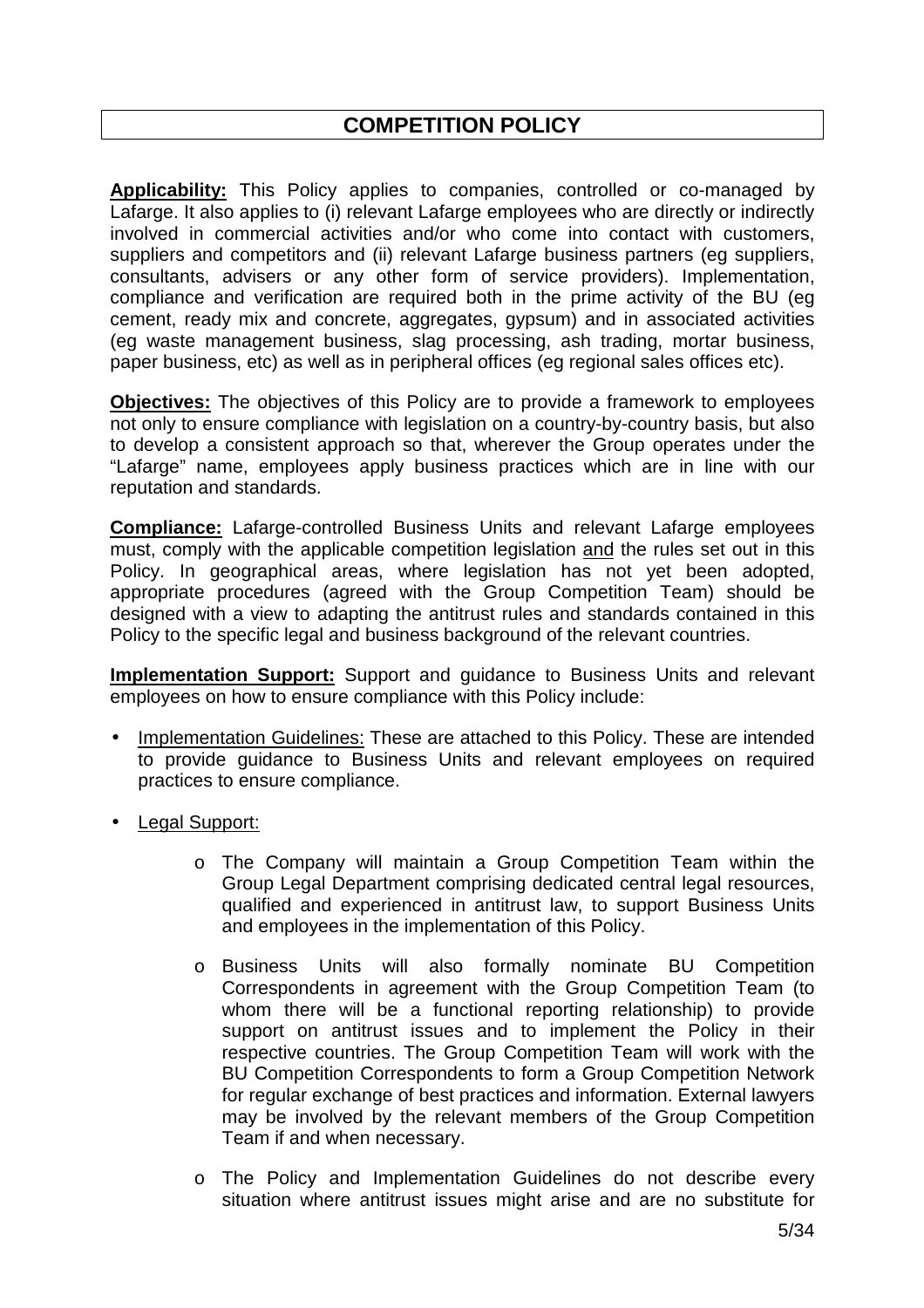specific legal advice. Lafarge Group rules require that Business Units and employees must obtain advice from the Group Competition Network when faced with a particular competition law issue or when in any doubt about compliance.

- Training: The Company will provide a rolling programme of training and communication to maintain awareness throughout the Group. This programme will include variously: training sessions; web-based training modules; communications on antitrust developments; updates of the Implementation Guidelines and; visits by members of the Group Competition Team to Business Units. Employees benefiting from such programme of training shall be requested to sign a Confirmation Form (see Annex 1).
- Verification: The Group Competition Team will arrange periodic compliance audits, including investigations to verify compliance.

**Condition of Employment:** Compliance with this Policy is a Condition of Employment, and breaches will not be tolerated.

Any breach of this Policy can result in sanctions of the responsible employees, consistent with applicable labour law.

**Updating of the Policy:** This Policy revises and replaces the Lafarge Competition Policy dated February 4, 2004 and is **effective from October 1, 2007**. The Policy and Implementation Guidelines will be amended from time to time, when deemed appropriate, based on the experience gained and the evolutions of laws and jurisprudence.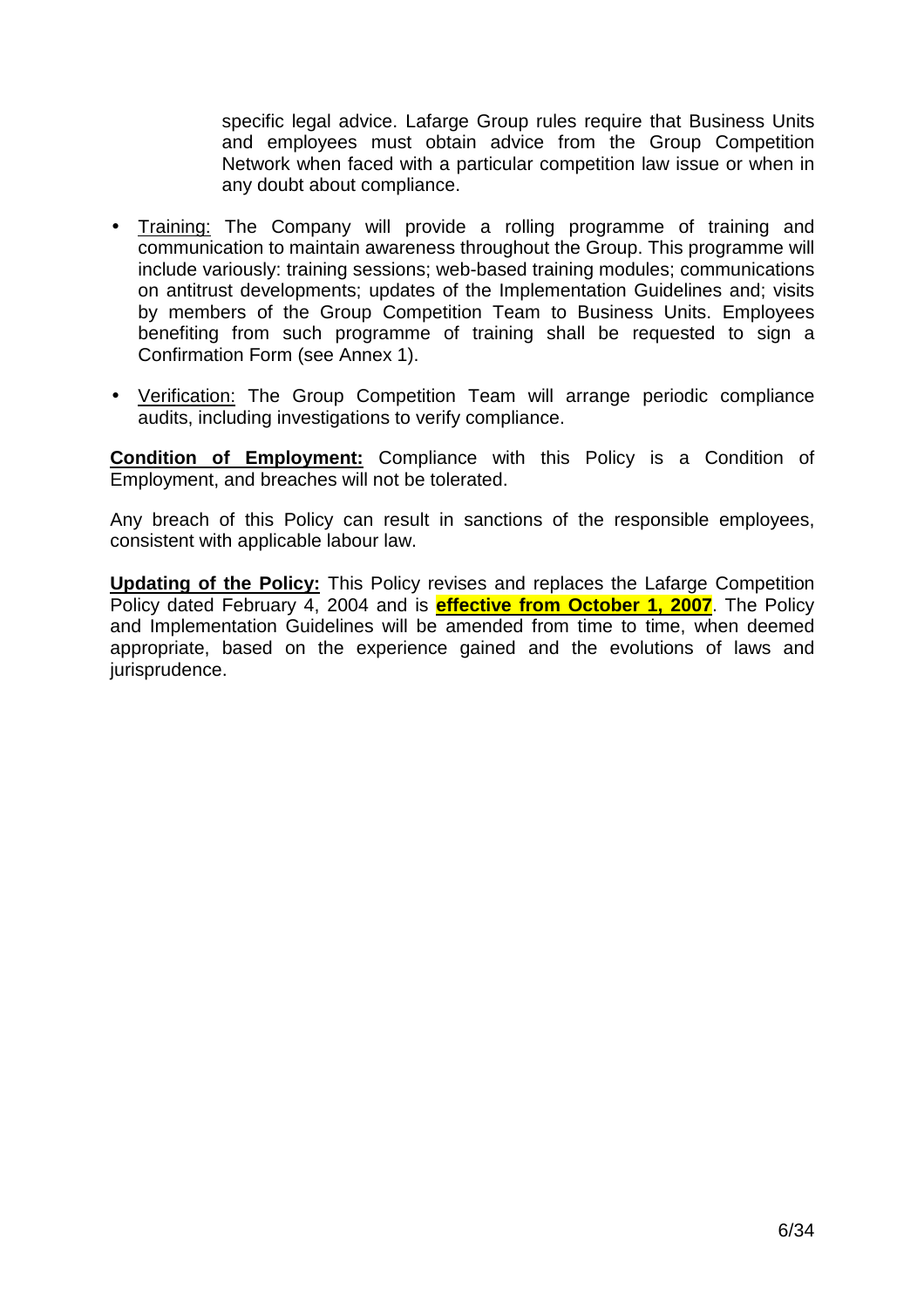# **IMPLEMENTATION GUIDELINES**

# **I - ESSENTIAL RULES**

Despite a lack of uniformity, especially when it comes to procedural aspects, there is a growing trend towards harmonization of competition legislation in all countries where the market economy and free competition have been adopted as the best model for economic development.

The purpose of this Compliance Program is to give a brief overview of core principles of competition rules applying in most countries. It is not intended to be exhaustive and should be read and construed in accordance with applicable laws in each country under the guidance of the Group Competition Team.

# **1. Agreements with Competitors (horizontal agreements)**

For competition law purposes, the term "agreement" has a very wide meaning and includes all kinds of collusive arrangements and understandings between two (or more) competitors. By entering into these collusive agreements, independent competitors (two subsidiaries controlled and managed by Lafarge Group are not considered as independent competitors) attempt to avoid the rigours and uncertainty of a competitive marketplace.

These collusive agreements may be formal or tacit, written or oral, signed or unsigned, legally binding or not, applied or not. "Concerted practices" are also regarded as "agreements" especially on concentrated markets. The existence of illegal agreements can be inferred by competition authorities from a minimal amount of circumstantial evidence. As a matter of principle, the burden of proof lies with the competition authorities.

The specific situation relating to joint-venture agreements between competitors is addressed in section 4 hereafter (including applicability of non-compete and exclusivity provisions deriving from shareholders' agreements).

# **Do** make all business decisions on the basis of independent judgement and not on the basis of direct or indirect illegal agreements with competitors.

However, not all agreements with competitors are illegal. Agreements with competitors that don't restrict competition are legal (e.g. research and development pools, "swaps", specific consortia, joint bids in the open, buying and selling of our products with our competitors if on an arm length basis, etc…) but should sometimes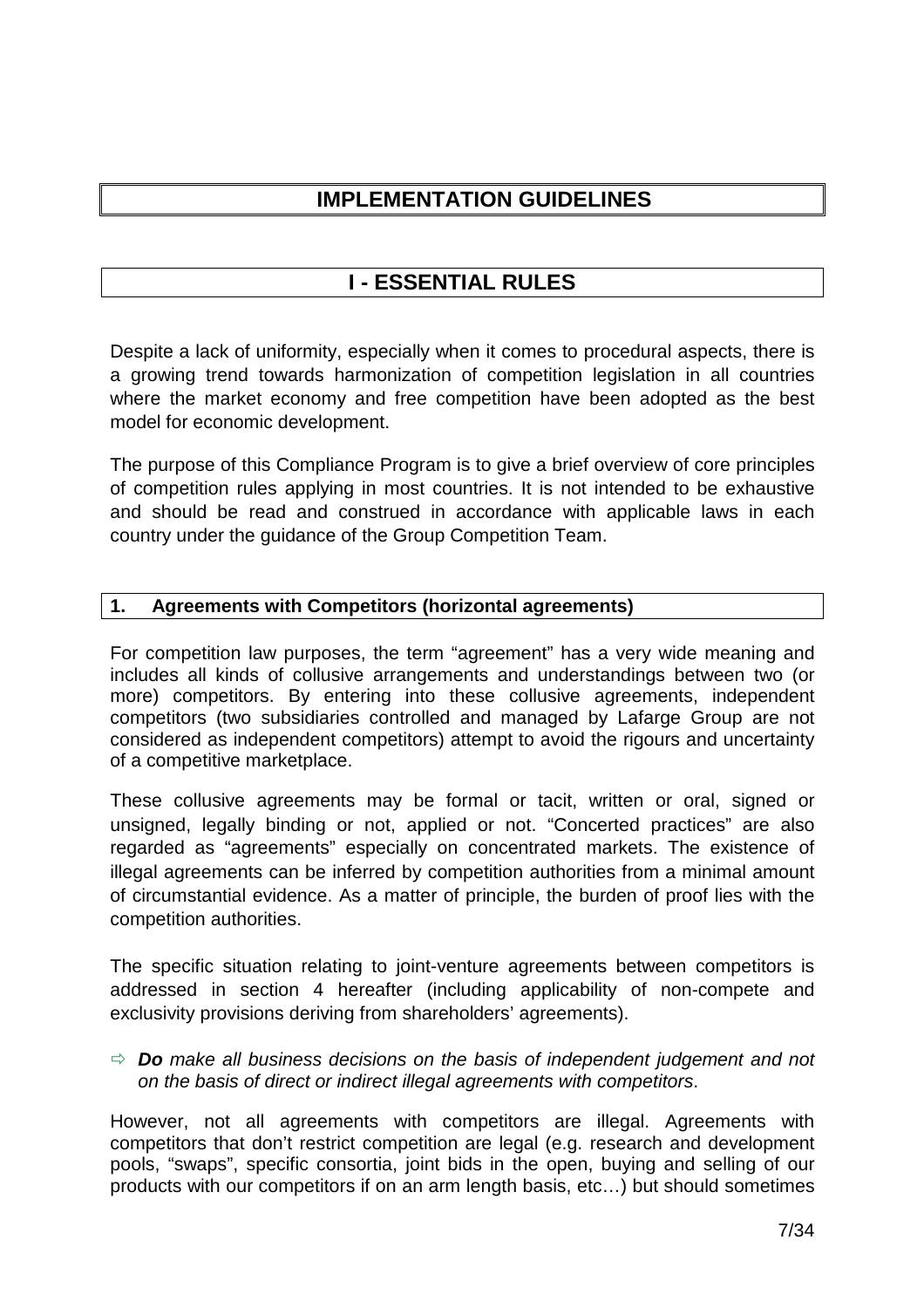be notified to the relevant competition authorities, depending on the nature of the contemplated agreement and the applicable jurisdiction.

- **Do** consult with the Group Competition Network before entering into an agreement with one of our competitors, so to verify that such contemplated agreement is legal and to take any appropriate advice as to its applicability (including notification required to a competition authority, if required, or specific precautions or safeguards to meet legality conditions).
- **Do** also consult with the Group Competition Network each time you think that the provisions of sections 1.1 to 1.5 require guidance in the light of a specific business context that you are facing. The said prohibitions may sometimes not be applicable to certain situations, for instance in the ordinary course of business.
- **Do** refer to section 4 of this Program for any question related to existing or future joint-venture with a competitor.
- **Do** refer to the responsible member of the Group Competition Network before meeting with competitors in situation where you may have a doubt as to the legality of such contacts (a "competitors' contact form" will be put in place in all Business Units to ensure transparency of such contacts, see Annex 2 ).

In principle, and subject to the foregoing, any discussion and/or agreements between competitors is prohibited where pertaining to the following subjects:

# **1.1. Prices**

Any agreement that affects prices (eg price increase, decrease or stabilization; fixing of maximum or minimum prices, discounts, rebates, warranties, terms of sale, transportation charges, credit terms, profit margins) is illegal.

A simple exchange of information in this area, even if it relates to the prices actually quoted on the market, may create a presumption of a cartel agreement, especially in oligopolistic situations.

The oligopolistic nature of a market is assessed or based on several criteria : number of competitors, existence of structural links between them, combined market shares of the main competitors, barriers to entry (eg investment required to become a player on the market) and homogeneous nature of the product.

- $\Rightarrow$  **Do** avoid any discussion relating to prices or pricing policies with a competitor.
- $\Rightarrow$  **Do not** indicate to your competitors that you will follow their lead if they increase their prices.
- $\Rightarrow$  **Do** terminate immediately a conversation/discussion with a competitor (eq. during association meetings), if he tries to talk about prices.
- $\Rightarrow$  **Do** refrain from any exchange of price lists with competitors.
- **Do** obtain information related to competitors' prices and sales conditions only from your customers or public sources (any legal source other than a competitor) or internet market intelligence sources.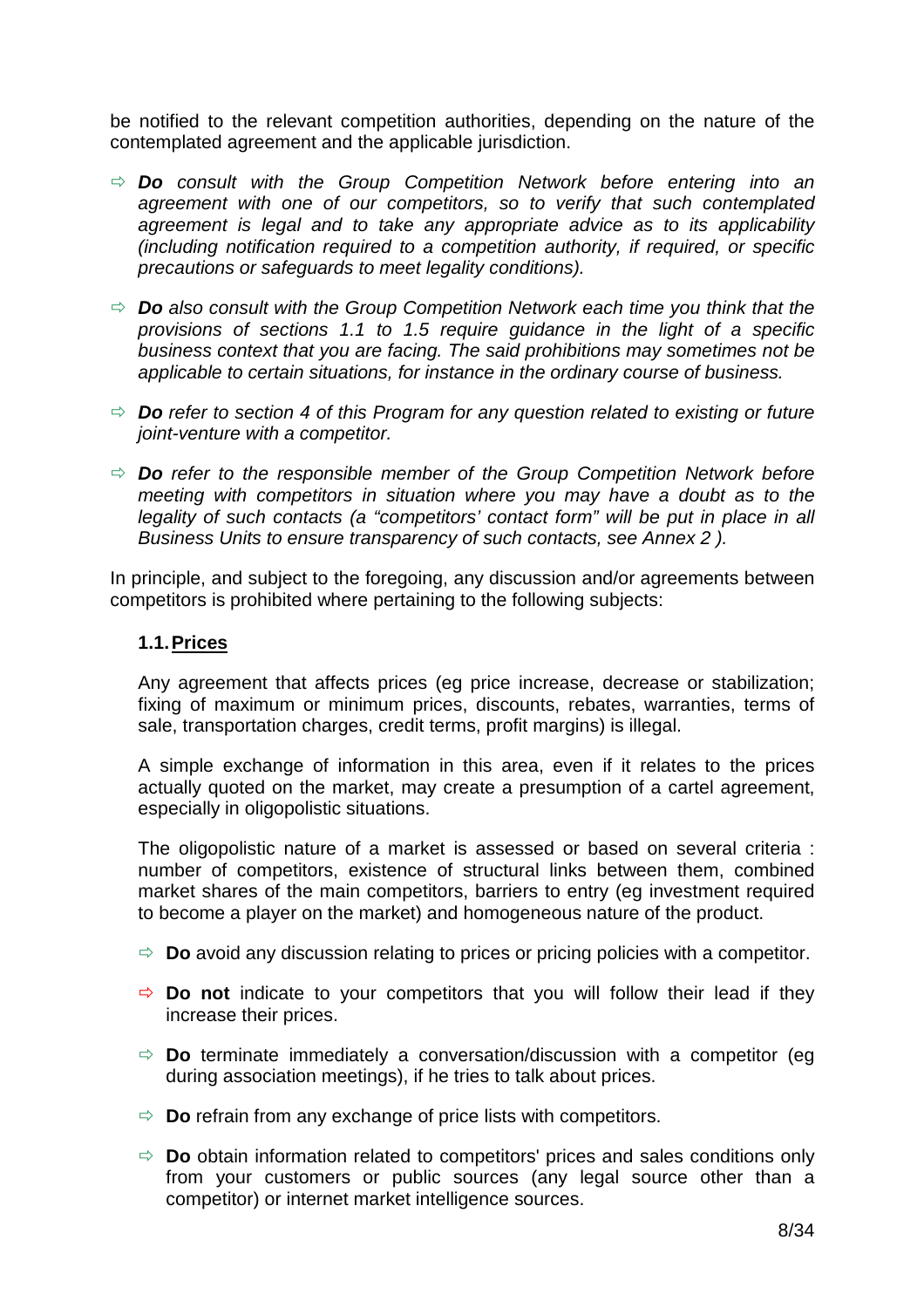- $\Rightarrow$  **Do** use information obtained from competitor's former employees with extra care. This might be qualified as unfair competition.
- $\Rightarrow$  **Do not** send the price increase announcements to your competitors and do not accept to receive the competitors' price increases from the competition.

### **1.2. Sales/Quota agreements (Market sharing)**

Market sharing is a particularly serious matter. You should avoid any discussion or commitment related to volume or market share percentage.

- **Do not** agree with your competitors on sales volume or any market share percentage.
- $\Rightarrow$  **Do not** agree with your competitors to limit supply in order to increase prices or stabilize the market.

### **1.3. Territorial allocation and restrictions**

Any allocation or restriction of sales territories between competitors is unlawful. Subject to any valid non-compete undertakings, agreements to sell, or to refrain from selling, or to limit sales on a given geographic market or territory, are prohibited.

 $\Rightarrow$  **Do not** agree to refrain from competing in a given geographical market, unless a formal/valid non-compete agreement exists.

### **1.4. Allocation or restriction of customers**

Any allocation of customers or certain customer categories between competitors is unlawful. Commitments among competitors to sell or refrain from selling (including "bid rigging") to a customer or a particular customer category are also prohibited.

- $\Rightarrow$  **Do not** agree on the following: "I shall not deliver Product X to your customers; you shall not deliver Product Y to my customers".
- $\Rightarrow$  **Do not** agree with your competitors to boycott (refuse to sell) or to treat a given customer unfavourably.
- $\Rightarrow$  **Do not** agree with your competitors to refrain from marketing or selling your products to certain categories of customers.

#### **1.5. Agreements to limit production or capacity**

Any agreement between competitors which tends to limit production, capacity or output is unlawful. Commitments to comply with production or capacity levels are also prohibited.

 **Do not** agree with your competitors on a maximum permissible volume of output for each of you.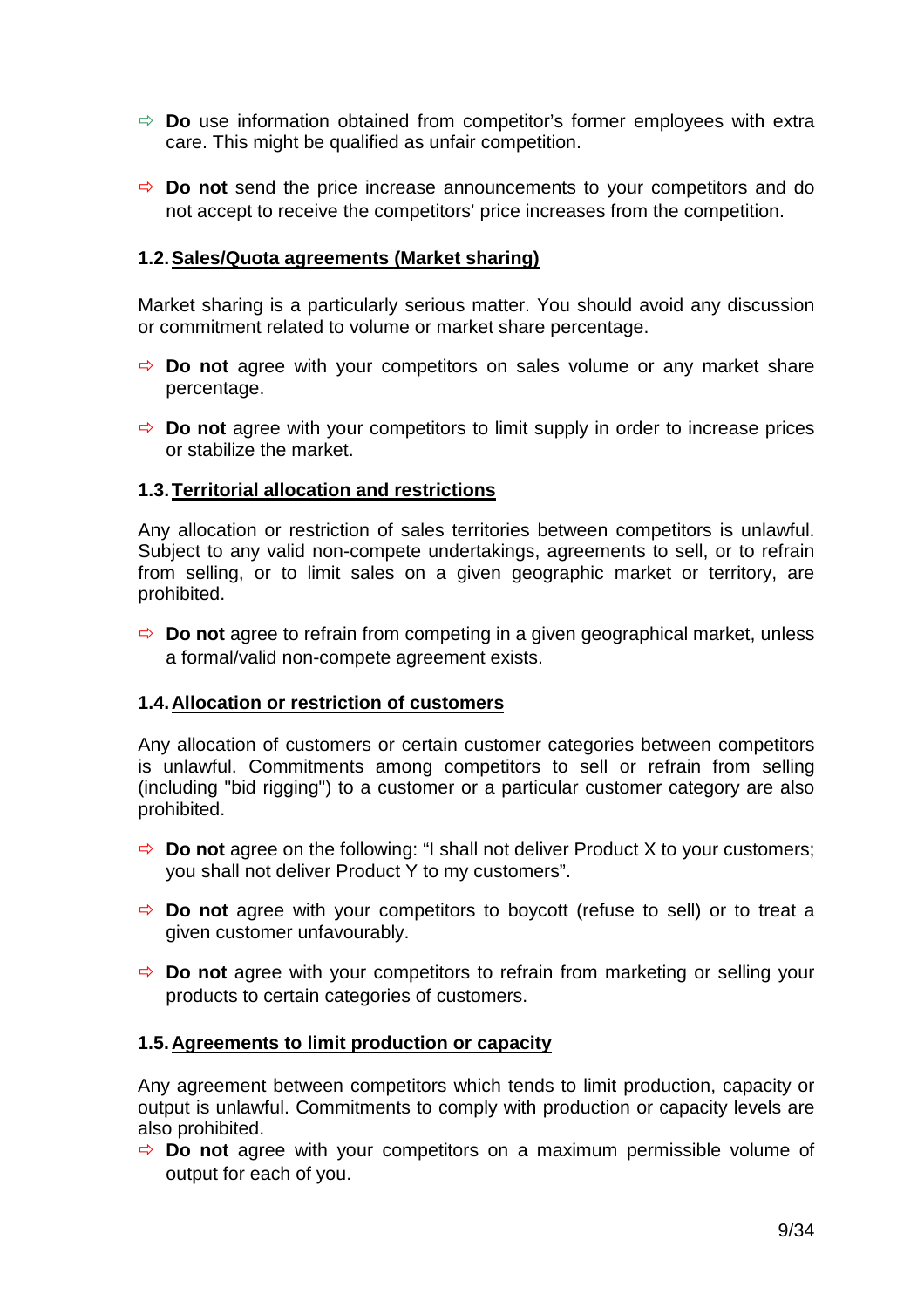**Do not** agree with your competitors not to open new production plants or to limit your production capacities.

# **2. Agreements with customers and suppliers (vertical agreements)**

Unlike agreements with competitors, many agreements with customers/suppliers are necessary and entirely appropriate in the course of our day-to-day business. The following types of vertical agreements between a Lafarge subsidiary and its independent customers (agents working on behalf of the company are not considered as independent party for this purpose) require the following rules to be observed as conditions for validity:

### **Resale price agreements**

- $\Rightarrow$  **Do not** fix the resale price to your customer/distributor.
- **Do not** fix a minimum resale price to your customer/distributor.
- $\Rightarrow$  **Do not** fix the profit margin of your customer/distributor or the maximum level of discount that he can give to his clients.
- $\Rightarrow$  **Do not** make the grant of rebates or the sharing of promotional costs conditional on adhering to a given resale price.
- **Do not** link the resale price of your customer/distributor to the resale price of your competitors.
- **Do not** use threats, intimidation, warnings, monitoring penalties, delay or suspension of deliveries as a means of fixing the resale price.
- $\Rightarrow$  **Do** consider imposing a maximum resale price (i.e. a price above which the buyer may not sell the goods).
- $\Rightarrow$  **Do** consider recommending a resale price (it should be unilaterally suggested with no effect of a fixed or minimum price as a result of pressure or incentives).

# **2.2. Resale territories agreements**

- $\Rightarrow$  **Do not** oblige your customer to resell your product in a given territory.
- **Do not** prevent your customer from reselling your product in a given territory.
- $\Rightarrow$  **Do** require your distributor (in case of a distribution network) not to promote active sale out of his allocated territory (the distributor should not prevent passive sale).

# **2.3. Exclusive distribution agreements**

- $\Rightarrow$  **Do** justify the objective purpose of choosing exclusive distribution (customer will promote your products, you'll invest in the customer training ...) as your sales method.
- $\Rightarrow$  **Do not** prohibit unsolicited/passive sales by exclusive distributor out of their assigned territory.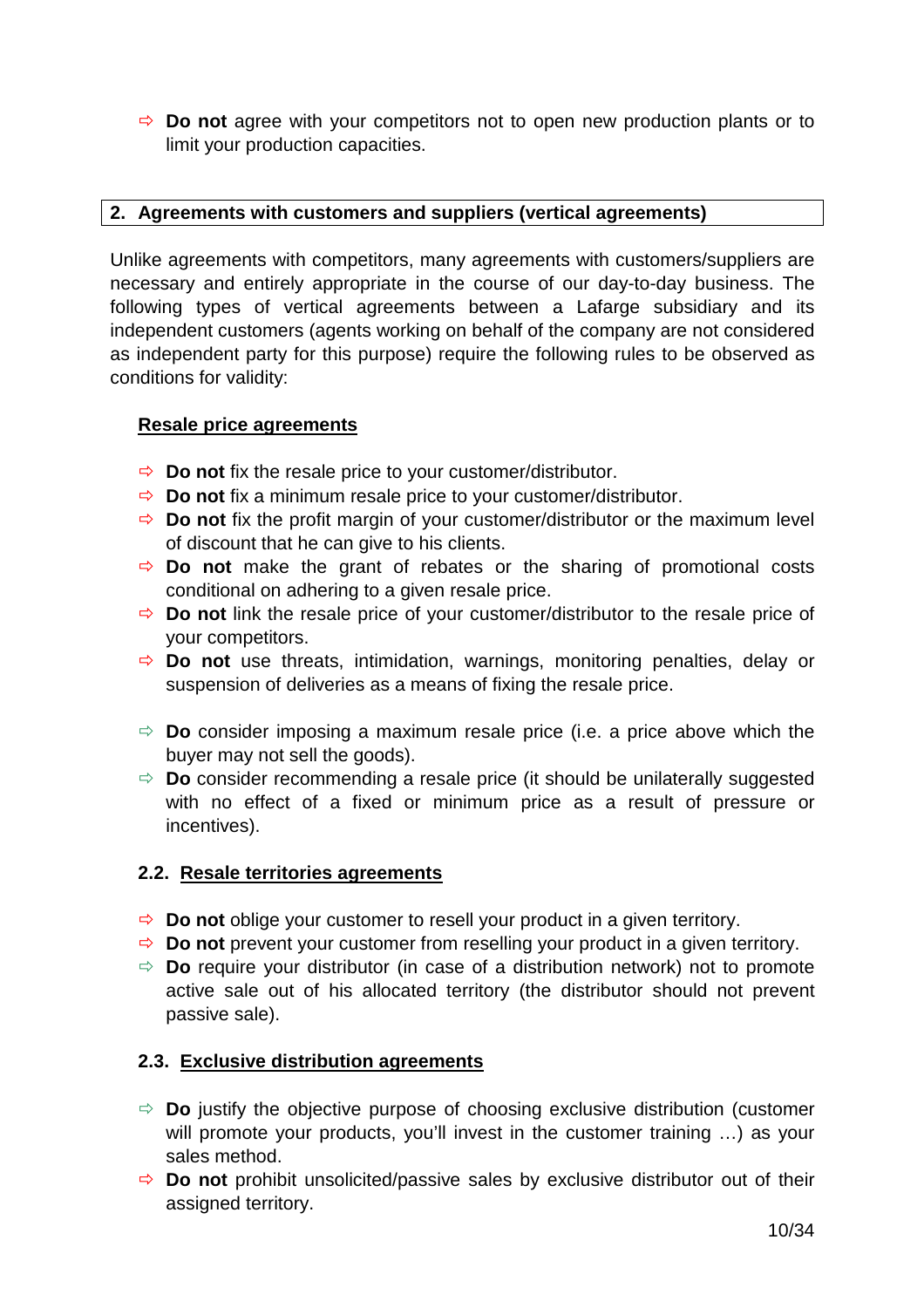$\Rightarrow$  **Do not** have exclusive agreements (to buy, sell or limit the territory) of a long duration (to be determined based on local legislation and subject to circumstantial analysis) when you have a relatively large market share (e.g. 30% or more): it could be construed as restriction of competition on the relevant market. If in doubt, please refer to the relevant member of the Group Competition Network.

# **2.4. Discriminatory practices**

 **Do not** offer discriminatory prices, tariff conditions, payment methods etc… to competing customers of the same class for the same product, without objective and fair justification (cost saving, volume of purchase, promotional services, contractual conditions, duration of the commercial contract, meet competitor's (including importers') price, etc…).

# **2.5. Tie-in sale**

- $\Rightarrow$  **Do not** make entering into commercial relations conditional upon the acceptance of unrelated additional services, without justification,
- $\Rightarrow$  **Do not** force your customer to buy a product in order to purchase another product,
- $\Rightarrow$  **Do** sell two products together as a package, only if the customer can also get them separately.

Before entering into a vertical arrangement, you need to evaluate your position as supplier on the market. The Group Competition Network should review the situation on a case-by-case basis and advise on the legality of certain business practices.

### **3. Dominant position**

This concept covers unilateral or collective behaviours by a company or a group of companies and applies to:

### **3.1. Dominant position**

A company has a dominant position if it enjoys a position of economic strength (and market power) which enables it to prevent effective competition and to behave independently of its competitors, customers, and consumers to an appreciable extent.

The position starts to be assessed taking into account the company's market share. Very large market shares, maintained stable for a long time can be considered as evidence for the existence of a dominant position. In practice, a company is unlikely to be individually dominant if its market share is below a certain percentage (25% according to some laws and/or jurisprudence).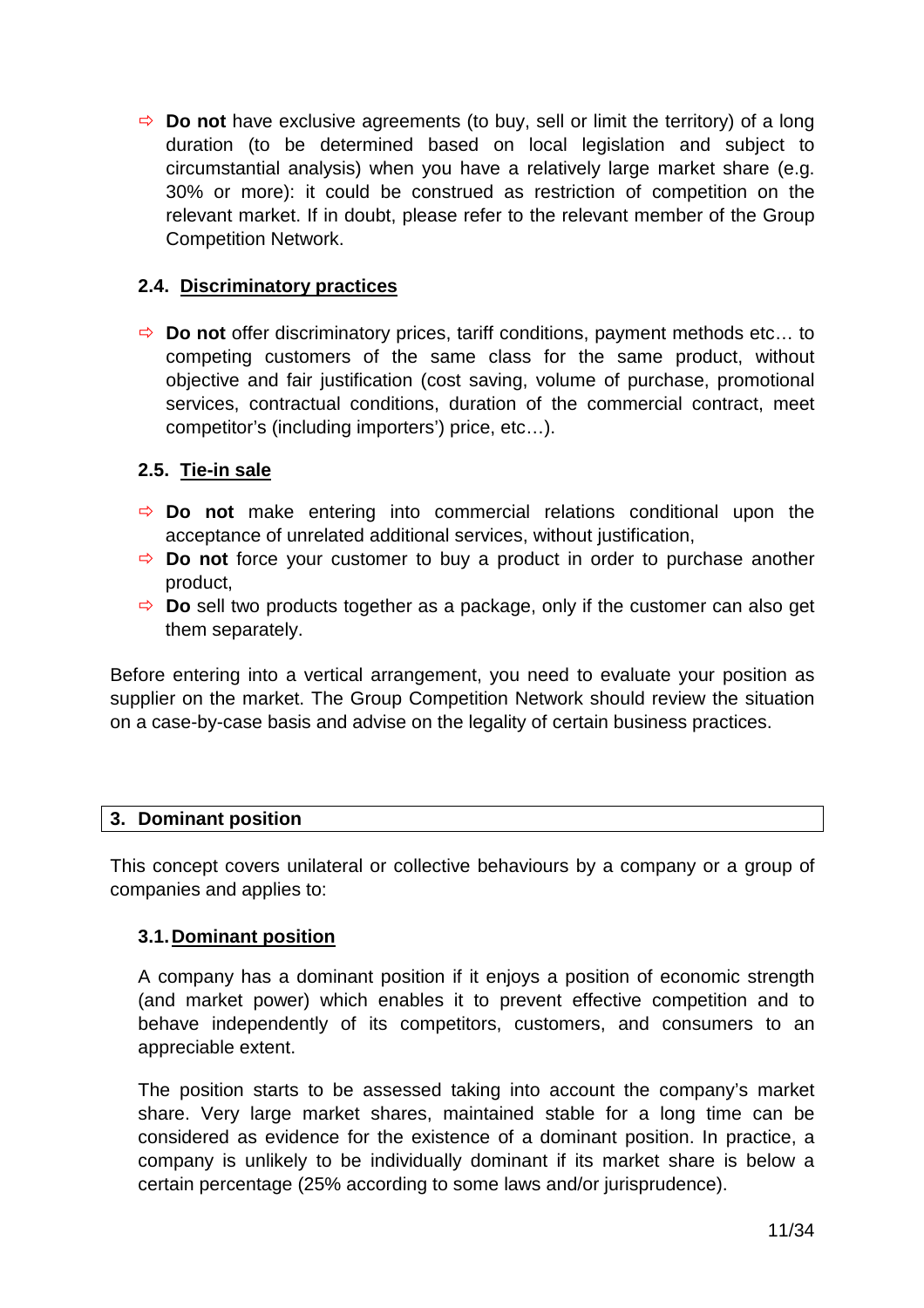$\Rightarrow$  Market shares are calculated on the basis of geographical and product market ("relevant market"). In our industries, such relevant markets are local, regional or national. For each of our products (cement, gypsum, aggregates and concrete) the assessment of a potential dominant position (whether alone or collectively) should be monitored on a continuing basis in each country where we operate. Where we consider that the company holds a dominant position, specific decisions may have to be taken in order to prevent any aggressive behaviour.

Other factors should also be considered in the assessment of the position: the competitors' market shares, the potential for other companies to enter the market (high barriers to entry or not), the transportation cost, the extent of power buyers, etc…

The high transparency (visibility and predictability of competitors' behaviour) and the structure of the market with few main competitors that have similar market shares and acting in the same manner (parallel behaviour), even without collusive agreements between themselves, could be considered by competition authorities (in some countries) as collective dominant position of these companies.

# **3.2. Abusive behaviour**

A dominant position in itself is perfectly legal. However, dominant companies have a special responsibility to behave fairly. They have to comply with special rules that are designed to protect competitors, customers and market structure from abusive behaviour. Thus, many of the commercial policies and tools that are legal for a non-dominant company may be abusive if carried out by a dominant company. As a result, you should act carefully when enjoying a dominant position (unilateral or collective) so to avoid any abuse of such dominant position.

The following are examples of abuse:

# 3.2.1. Price Abuses

# - Discriminatory pricing

- **Do not** offer discriminatory prices, tariff conditions, payment methods etc. to competing customers of the same class for the same product, without objective and fair justification (cost saving, volume of purchase, promotional services, contractual conditions, duration of the commercial contract, meet competitor's (including importers) price, etc…).
- Predatory pricing
- $\Rightarrow$  **Do not** reduce prices below cost to exclude a competitor from the market or to prevent the entry of a new one. The definition of "cost" may vary depending on the situation and jurisdiction at stake (e.g. average variable cost; average total cost). For instance, predatory pricing is presumed to exist if the prices below cost charged by the dominant undertaking are part of a plan to eliminate a competitor.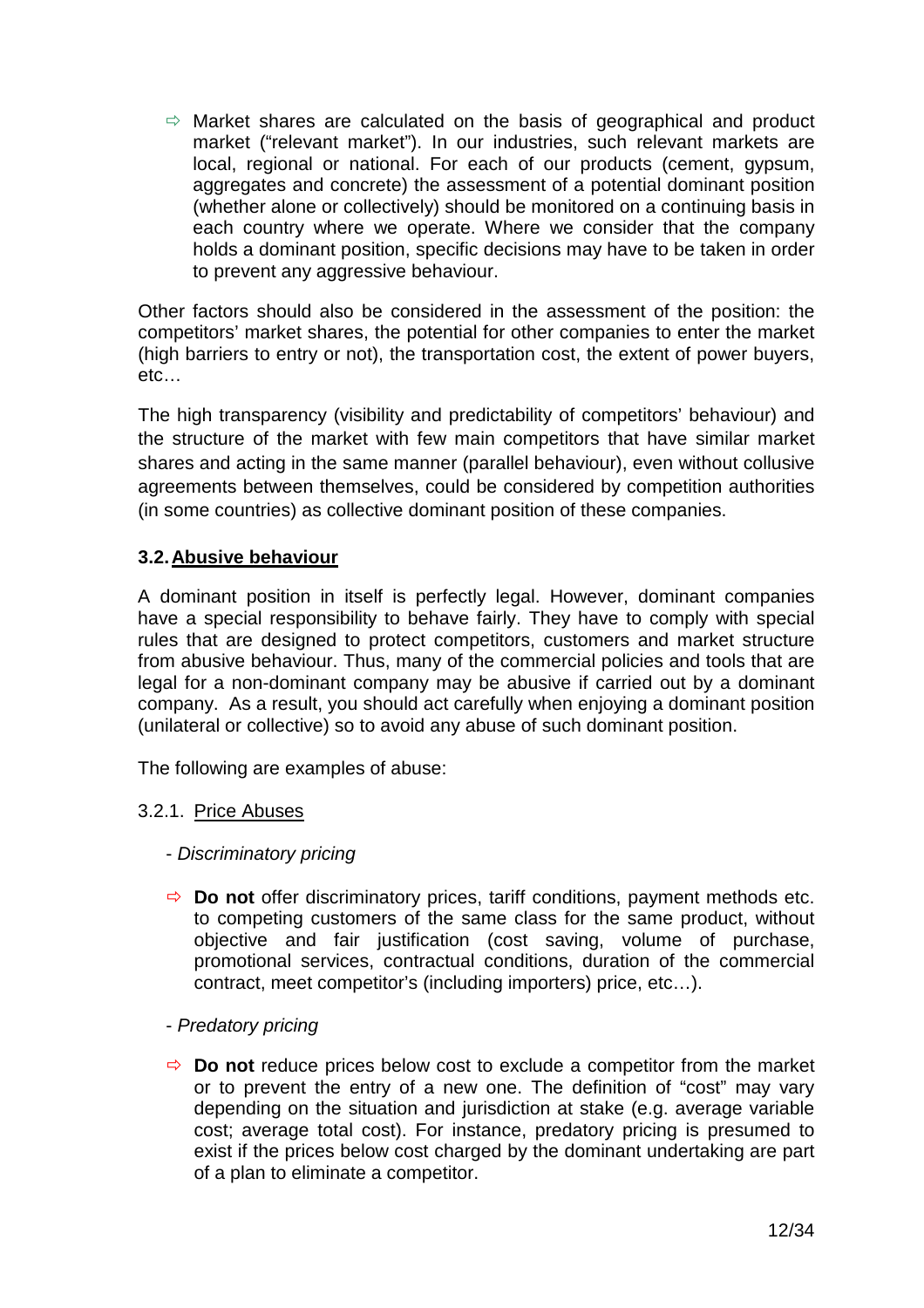### - Excessive pricing

- $\Rightarrow$  **Do not** charge excessive prices due to lack of competition (excessive pricing is determined by relating to the "reasonable reference to the economic value of the products or services supplied").
- $\Rightarrow$  **Do** benchmark your prices with comparable prices of other competitive products or in geographic neighbouring markets.
- $\Rightarrow$  **Do** always keep in mind that in various countries, the conjunction of dominant position (collective or single) and high market prices is often regarded as suspicion of abuse.

#### - Fidelity rebates/discounts

- $\Rightarrow$  **Do** have a transparent, written and objective "rebates and discounts" policy.
- **Do** base the "rebates and discounts" policy on efficiency gains and cost savings such as volume.
- $\Rightarrow$  **Do not** condition the rebates on the purchase of all or large portion of the customer's requirement from you.
- **Do not** base a rebate on previous years' sales, unless after having consulted with the Legal Department to check conformity of such practice with local law.
- **Do** give reasonable price reduction in exchange for real services performed by the customer (warehousing, servicing, promotions …).

#### 3.2.2. Exclusive Obligations

 $\Rightarrow$  **Do not** require a customer to purchase products only from you, for a long period (to be determined based on local legislation) without objective and fair justification, or if deriving from a legally agreed shareholders' agreement.

#### 3.2.3. Tying and bundling

 $\Rightarrow$  **Do not** require from your customers to purchase one (less desirable) product in order to obtain another (more desirable) product.

#### 3.2.4. Refusal to supply

 $\Rightarrow$  **Do not** refuse to sell to any actual or potential customer unless objectively justified (capacity constraints, credit worthiness, contractual obligations ...).

#### 3.2.5. Barriers to entry

- $\Rightarrow$  **Do not** put barriers for the entry of potential competitors (buying all available quarries and/or lands, tying up slag/fly ash supply …) by using illegal or deceptive practices.
- $\Rightarrow$  **Do not** collude with competitors or any other parties in order to prevent the entry of potential competition on the market.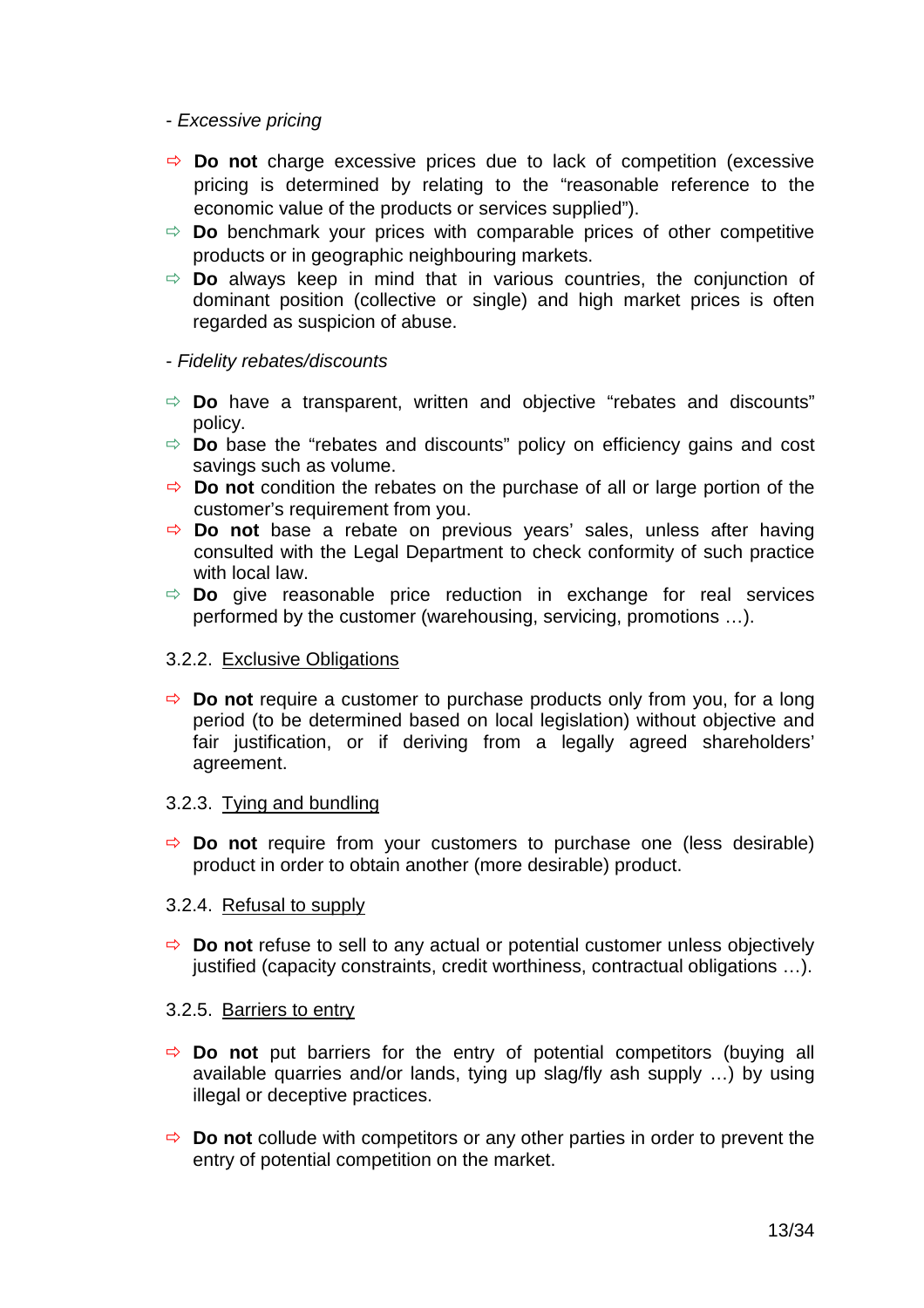Defining the market, determining whether the company is in a dominant position or not and if its behaviour can be considered as abusive or not, require complex economic and legal analysis. You should always refer to the Group Competition Network for proper advice.

# **4. Mergers, Acquisitions and Joint Ventures**

# **4.1. Regulatory Approvals by Antitrust Authorities in case of Concentrations**

In the vast majority of jurisdictions, mergers, acquisitions or joint ventures qualified as "full-function (or "concentrative" joint-ventures") as per applicable antitrust legislations ("concentrations") are subject to review by local antitrust authorities. Joint-ventures are concentrative when they are autonomous economic entities resulting in a permanent structural market change, regardless of any resulting coordination of the competitive behaviour of the parent companies.

Approval is very often required before completion of the intended concentration and must then be notified before any consummation.

The merger control is generally intended to assess the potential lessening of competition as a result of the concentration in the relevant markets, through creation or strengthening of market power by acquirers. Market shares are not the only driver of the economic analysis: the competition authorities also investigate any other type of competitive harm as it considers appropriate (eg vertical foreclosure, unilateral effects, coordinated effects, portfolio effects, etc).

A concentration which is likely to impede effective competition in the relevant geographical market (local, regional or national, depending on the products) can be prohibited or substantially revisited at the request of the merger control authorities.

Mergers having the potential to generate significant efficiencies (lower prices, improved quality, enhanced services, new product development, etc) will be treated favourably by the competition authorities.

In each country, complex issues must be analysed at a very early stage of the process in order to ensure that the concentration meets the requirements of the corresponding legislation, such as:

- Criteria for notification ;
- Jurisdictional thresholds ;
- Definition of relevant markets ;
- Number of jurisdictions involved ;
- Substantive assessment regarding effect on the relevant markets ;
- Procedural and timing aspects;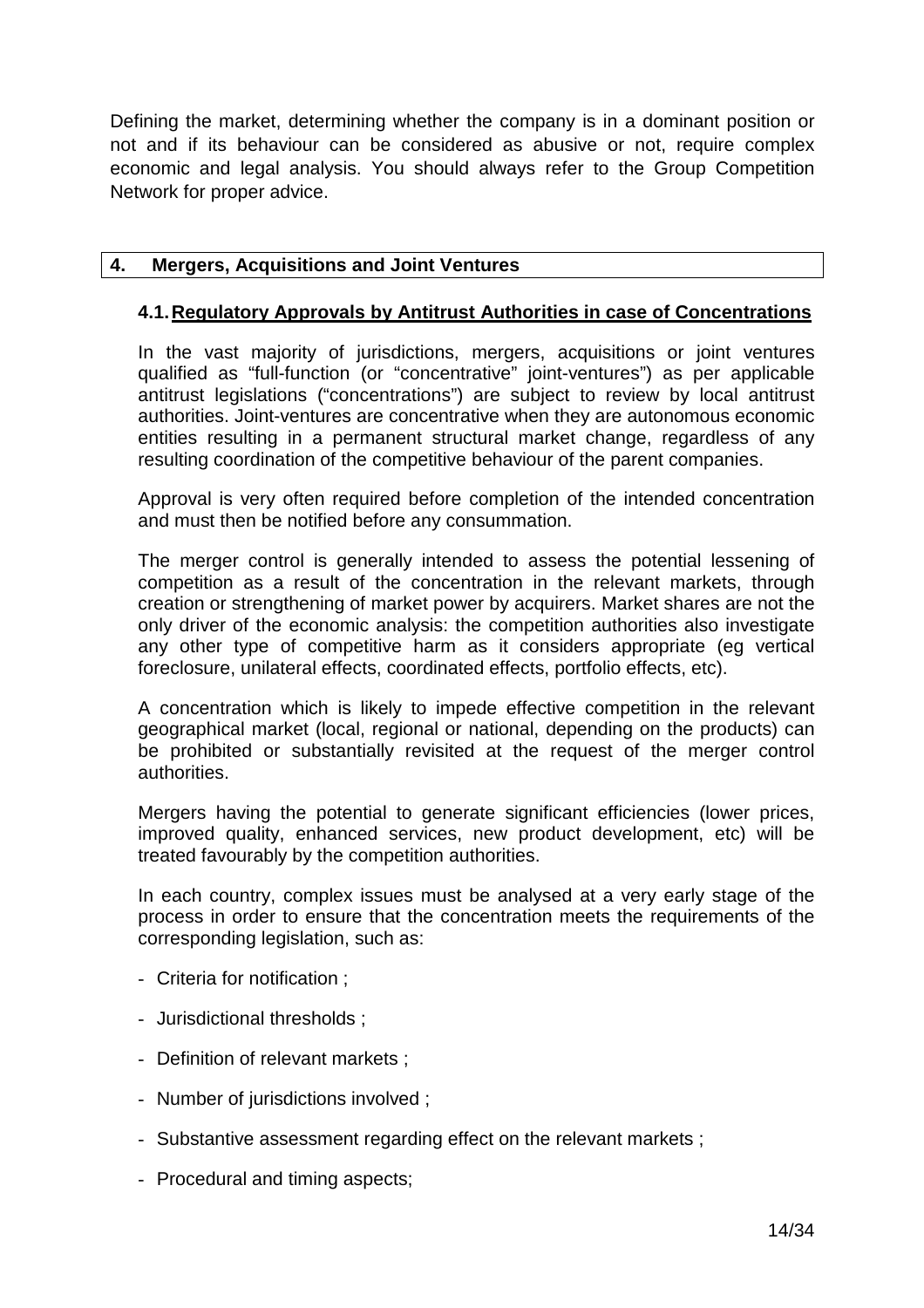- Ancillary restrictions (eg exclusivity provisions);
- Potential remedies (eg divestment undertakings).

In all circumstances, competition aspects of any potential concentration must be assessed with the Group Competition Network sufficiently in advance of the negotiations in order to maximize the chances of obtaining a clearance in a timely manner.

### **4.2. Decision-making process in case of cooperative joint-ventures or product consortia**

In certain circumstances, it may be advisable from a business point of view to enter into "non full-function", or "cooperative" joint-ventures, eg to fulfil some limited tasks in terms of research and development, to meet specific procurement request where grouping of companies is in the best interest of the customer ("consortia"), or the like. Cooperative joint-ventures are not fully-functional and are therefore regulated by the antitrust rules rather than by the merger control regulations.

Specific guidance shall be given in each country in order to rule the conditions under which formation of dedicated product consortia can be set up with competitors.

In this respect, the following principles should apply:

- $\Rightarrow$  a consortium with a competitor should be limited in time and purely dedicated to fulfilling a specific project ;
- $\Rightarrow$  its objective should be limited to customer needs satisfaction and only if a grouping with a competitor would be more efficient in this respect;
- $\Rightarrow$  it should not lead to bid rigging;
- $\Rightarrow$  it should not lead to unjustified increase of prices quoted to the customer;
- $\Rightarrow$  it should not lead to market sharing;
- $\Rightarrow$  it should not lead to exchange of sensitive commercial information (appropriate "Chinese walls" may be considered each time necessary).

The delineation between concentrative and cooperative joint ventures is not always clear-cut. Legal advice must always be requested at a very early stage of negotiation pertaining to the formation of a joint venture.

### **4.3. Mergers, acquisitions or joint-ventures with competitors**

In the event that a merger, acquisition or joint-venture (whether concentrative or cooperative) is envisaged with a competitor, particular precautions must be taken at the first stage of the negotiations with a view to strictly limiting the content of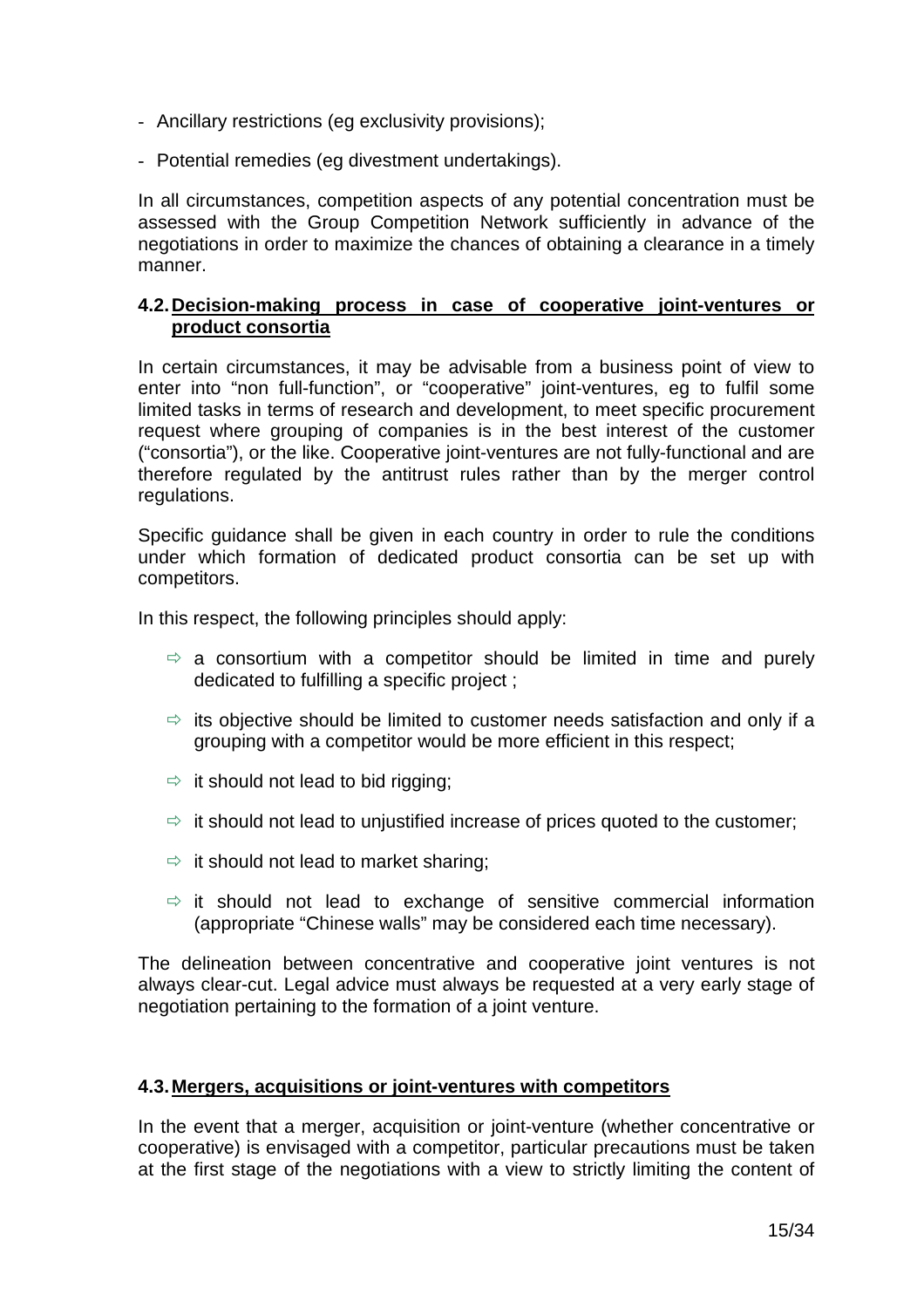the information exchanged, eg through disclosures of any sensitive commercial information.

As a matter of principle, no joint-venture company can be set up with a competitor if it is likely to be construed as a potential vehicle for coordinating the competitive behaviour of parent companies on the relevant market or organizing an illegal system of sensitive information exchange (eg in case the parent companies become partners and competitors on the same market as a result of the jointventure company creation).

Group Competition Team must be immediately made aware of any such negotiations in order to ensure that during the course of any such negotiations the applicable antitrust rules are fully respected at all times.

In case of the formation of a joint-venture company with a competitor, the provisions of the joint-venture agreement (eg shareholders agreement) must be designed in order to ensure that the applicable antitrust rules are fully respected at all times (eg exclusivity, reserved matters, governance structure, etc).

In this respect, it is essential to limit the scope of any potential exchange of information to the strictest minimum necessary in order to fulfil the purpose of the joint-venture company.

### **5. Professional associations**

The Group companies are members of various professional associations that enable companies of the relevant sector to promote common objectives in the best interest of their stakeholders. Since such associations may be conducive to collaboration between competitors, the Competition authorities closely monitor them. Consequently, relevant Group employees are requested to strictly comply with the following rules:

# **5.1. Membership**

Membership in a professional association and adherence to its Articles of Association, operating rules and activities, is subject to verification by the relevant legal department. The association should have inter alia a formal constitution, clear systems of ownership and funding, corporate governance rules, clear decision making processes and, ideally, an independent chairman.

# **5.2. Meetings**

- 5.2.1. A written agenda should be drawn up prior to each meeting and circulated in advance of such meeting.
- 5.2.2. Minutes of each meeting should be carefully drawn up following the meeting and distributed to all those in attendance.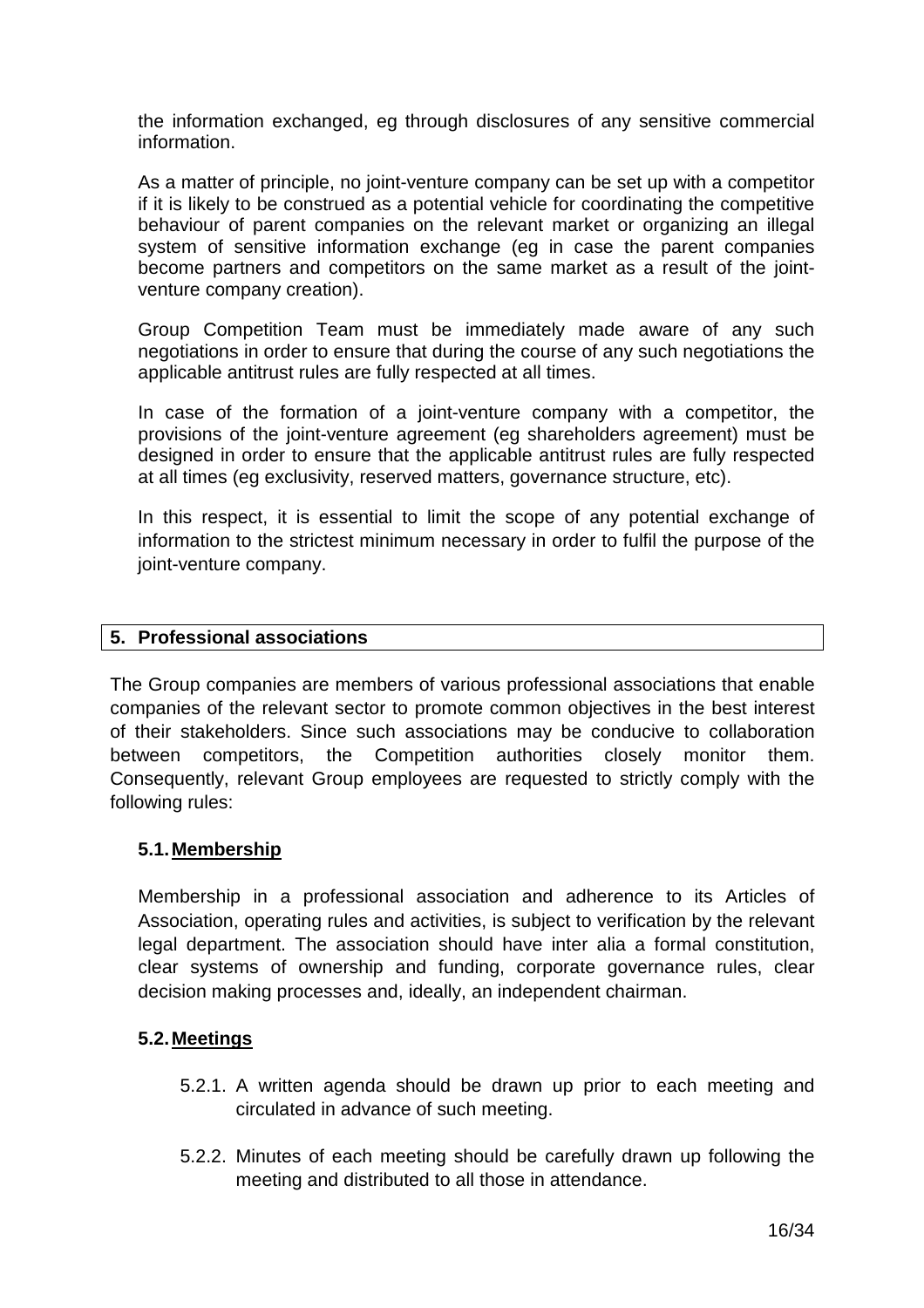- 5.2.3. The attendance of a lawyer may be advisable for such meetings.
- 5.2.4. By way of example, the following non-exhaustive list of discussion subjects may be considered lawful:
- Introduction of new regulations pertaining to the relevant industry;
- Involvement in litigation affecting the relevant industry as a whole;
- Work safety, environmental protection etc., provided that any results of the eventual co-operation are made available to all interested parties on reasonable terms;
- Overall economic trends;
- Technical promotion or advertising of products in the relevant economic sector;
- Organisation of and participation in exhibitions, trade fairs or conferences, etc.
- Norms and standards

However, the following should never be the subject of discussion:

- Sale or purchase prices, price trend development, price modifications and changes in their application and calculation method, discounts or profit margins of association members;
- Sales territories, customers or final place of arrival of the products;
- Production capacities, processes, methods or costs;
- Inventory levels, technological innovations which have not fallen into the public domain;
- And more generally any kind of subject-matter relating to the commercial, marketing, or financial strategy of the association members which may qualify as illegal exchange of information;

The following are also prohibited: any measure to eliminate, to reject an application of, to punish or to exclude a member of the association or a company wishing to become a member and meeting the membership requirements legally set out in the association's constitution document.

# **5.3. Information exchange**

If it is not possible to notify an information exchange system to the Competition authority in order to get a clearance or, if a block exemption notice does not exist in a given country, an individual assessment must be carefully conducted based on the following guidelines, and obtaining an external legal opinion will be advisable in sensitive cases.

# 5.3.1. Illegal Information exchange systems:

What is the objective of the proposed information exchange? This is the first question that competition authorities will investigate. If such objective is likely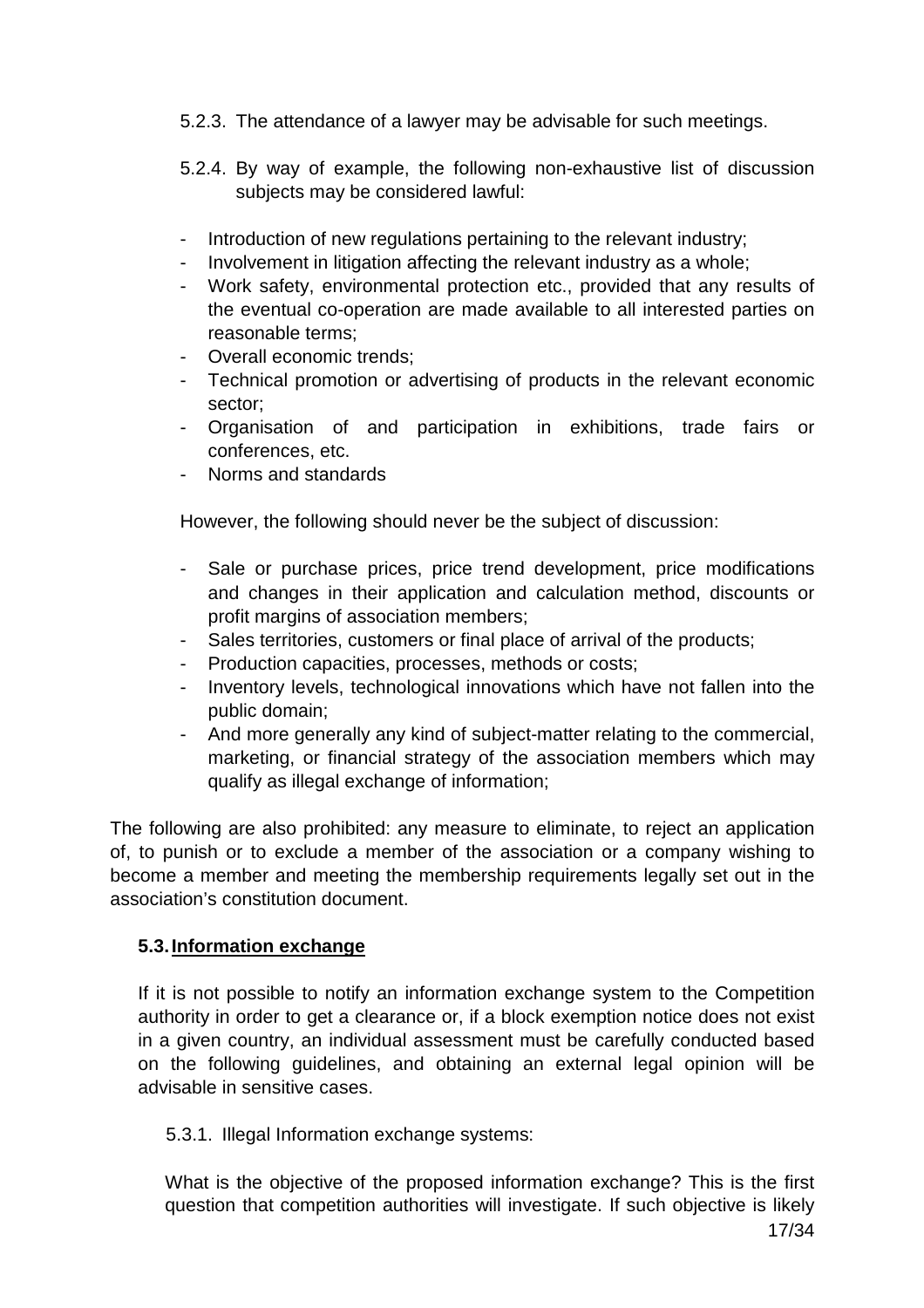to be construed as collusive and as a result might materially distort competition on the relevant market, the information exchange must be deemed illegal.

For instance:

- a) Exchange of information mechanisms designed to serve as a support for anti-competitive practices (e.g. to monitor an express or tacit cartel agreement such as a market-sharing agreement, a price-fixing agreement or "punishing" maverick players) are illegal per se.
- b) Exchanges of information between competitors (concertation, discussion …) regarding proposed commercial decisions are illegal, even if the anticompetitive agreement resulting from such discussions has not been formalized (tacit cartel agreements) nor even reached.

In particular, any exchange of information regarding future commercial policy (e.g. future price increases) is clearly deemed illegal.

Note that sending by a competitor of information about its proposed strategy (e.g. proposed price increase) to another competitor is an invitation to a discussion, even if the recipient has not responded, and may thus be illegal.

c) Information exchange systems not intended to monitor a cartel or an anticompetitive concerted practice might, notwithstanding, be illegal if they negatively affect competition.

Information exchanges between competitors could be considered as illegal, if the information sharing leads to increase the market transparency (helps creating and/or monitoring a tacit coordination between oligopolies) and thus undermines competition that would otherwise exist on the market. The main concern is that an exchange of information may substantially reduce, or even remove, pro-competitive uncertainty regarding the operation of the market and the behaviour of competitors. The risk is that any independent competitive action on the part of an undertaking (e.g., a price decrease leading to a market share increase) can be immediately detected by its competitors; these competitors are thus able to take counter-actions.

5.3.2. Valid Information exchange systems:

The validity of information exchanges must be assessed based on:

- a) the structure of the relevant market, and,
- b) the sensitive nature of the information subject of the exchange.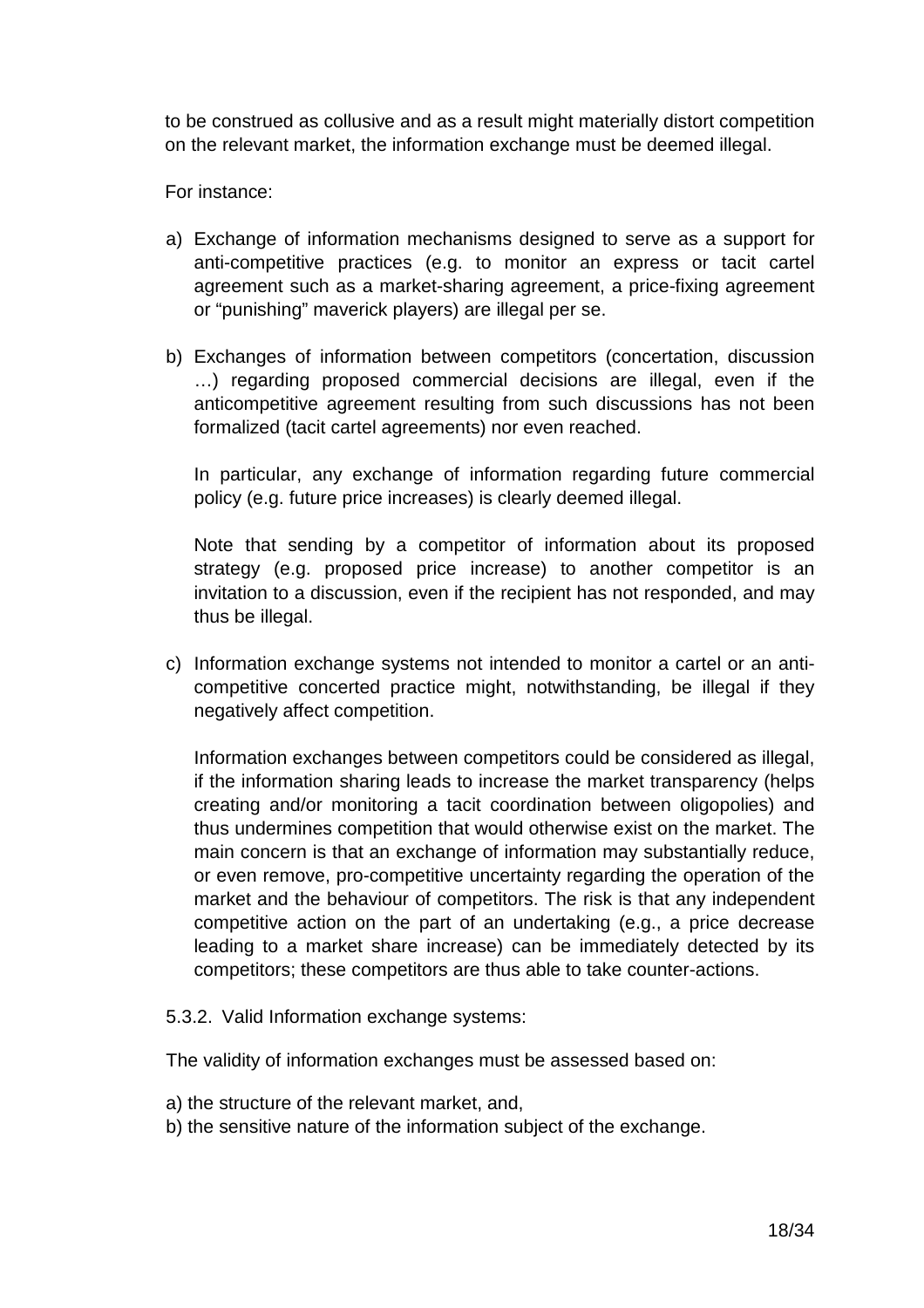# a) The structure of the relevant market

Data that would not be deemed commercially sensitive on a non-concentrated market for a non homogeneous product may be deemed commercially sensitive on a highly concentrated or oligopolistic market for a homogeneous product.

The high concentration/oligopolistic nature of a market is assessed based on several criteria: number of competitors, existence of structural links between them, combined market shares of the main competitors, barriers to entry, homogeneous nature of the product.

If the relevant market is highly concentrated, the exchange of information will increase transparency and reduce uncertainty on markets where competition is already limited by the structure of the markets. It will then be regarded as an illegal behaviour by the competition authorities.

As a rule, an information exchange system requires that at least 3 players supply data.

# b) The sensitive nature of the information

Commercially sensitive information is information that (i) is not publicly available, and (ii) gives some indications of a competitor's commercial position or strategy, and thus increases transparency of the market.

Aggregate data, which are those that do not enable the identification of the undertakings, are generally deemed non-sensitive and may therefore, be freely exchanged between competitors. The exchange of aggregate data, i.e., setting out production or other figures for the whole industry without enabling the extraction of individual data, does not generally raise competitive concern. Aggregate data become commercially sensitive if they enable the extraction of individual data, for example if there is small number of actors present.

Individual data, which allow identification of the companies whose information is included in the data, are commercially sensitive if they reveal competitors' commercial position and/or strategy. Individual data on prices and pricing policy (incl. rebates or discounts), costs, sales volumes, market shares, capacities and investments are generally commercially sensitive: the more detailed and recent, the more commercially sensitive. But they may be exchanged if they are old enough not to be able to impact the commercial policy of competitors.

# **5.4. DOs & DON'Ts**

 **Do not** exchange nor accept to receive commercially sensitive information in the frame of Trade Associations, except if: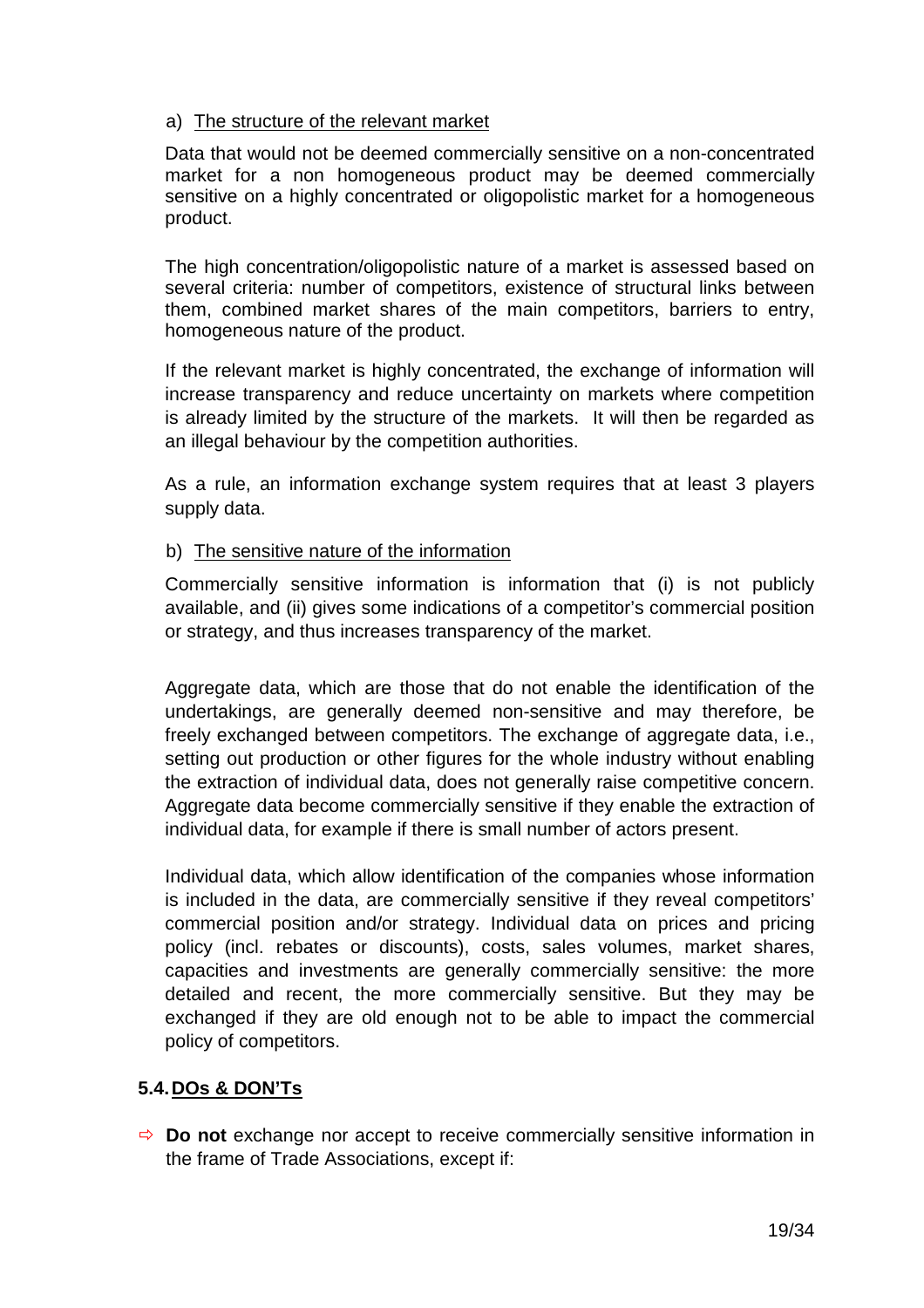**As a principle, the information must be regarded as "historical" (at least** 12-months old in the European Union), depending on the structure of the market, the nature of the data, and the applicable rules in a relevant country). In the event that the local regulations do not clearly define the concept of "historical information", the BU shall seek guidance from the Group Competition Team,

OR,

- The information is aggregated in a way that does not permit recipients to identify individual data such as individual market shares of other players (and the data has been supplied by at least three players), and

In all circumstances, the Association must take all the necessary measures to ensure the confidentiality of the system, through using an intermediary responsible for collecting individual commercially sensitive data and to deliver such information to the Association in a form meeting aggregation and history criteria ("Black Box").

- $\Rightarrow$  **Do** state explicitly that the company does not want to receive any commercially sensitive information in the frame of Associations, and protest in writing in case you receive it.
- $\Rightarrow$  **Do not** attend Association meetings without documenting their legality (agenda, minutes …).
- $\Rightarrow$  **Do** make sure by appropriate awareness measures that informal discussions during or after such meetings do not include anticompetitive subjects.
- $\Rightarrow$  **Do** require the trade associations to have a confidential collection system ("Black Box").
- $\Rightarrow$  **Do** require the signature of a confidentiality agreement and just give the information to the independent third party operating the Black Box system.
- $\Rightarrow$  **Do** require that Associations regularly monitor strict compliance with applicable rules deriving from legislation and jurisprudence.
- $\Rightarrow$  **Do** ensure that statistics are available to all members and non members.
- $\Rightarrow$  **Do** recommend Associations to adopt competition law compliance program substantially embodying the principles of this Section. In case of an Association not complying with those principles, the Business Unit (in agreement with the Group) may envisage taking of any appropriate measure to deal with this situation, including removing itself from data exchange system, while trying to maintain membership of the Association for other matters. In extremis, full withdrawal from the Association can be the last resort.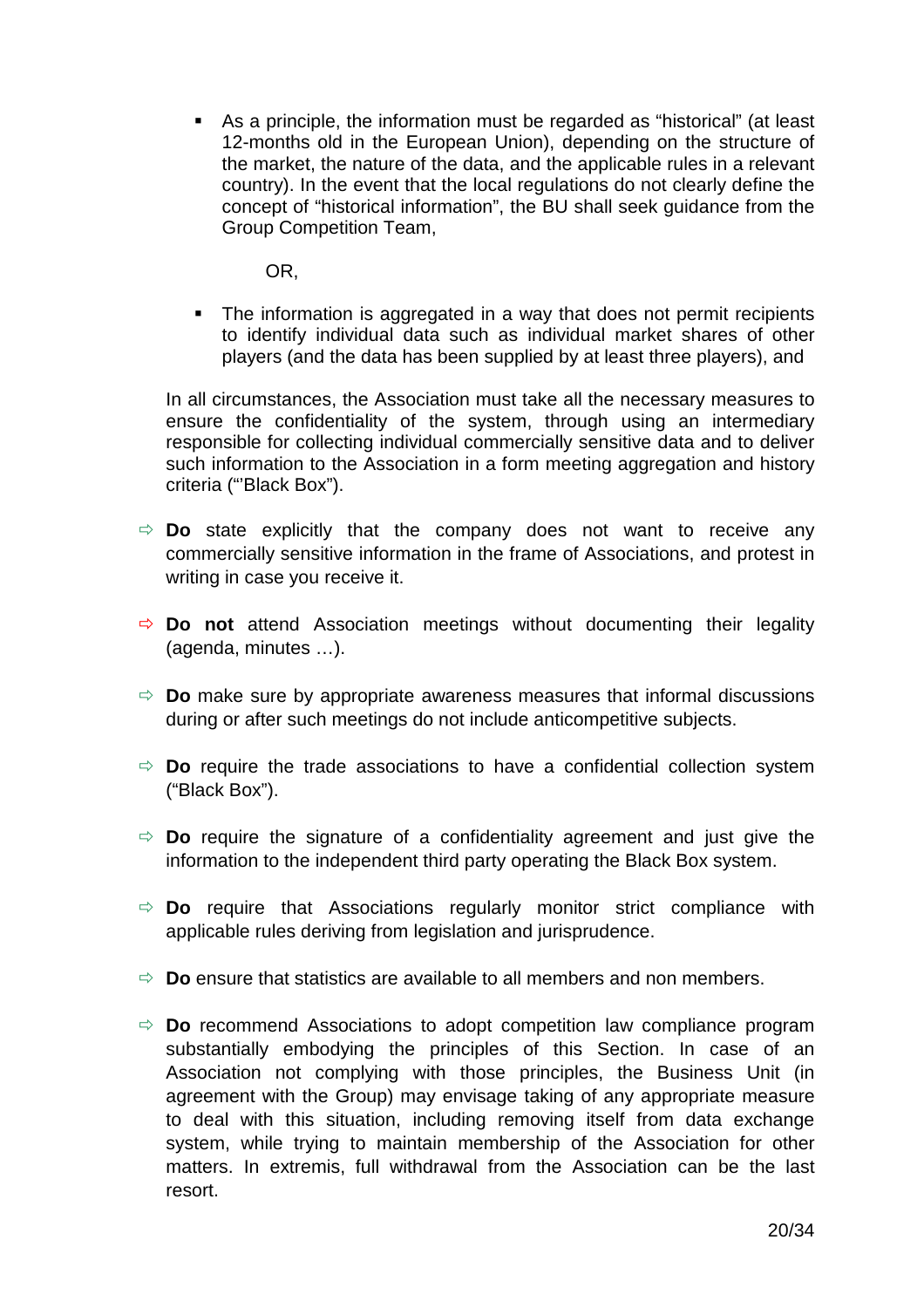$\Rightarrow$  Do seek legal advice, if in doubt.

### **6. Oral and written communication**

Employees must not only comply with competition laws, but they must also be seen to do so at all times and in all circumstances. The "lead by example" principle is essential in competition-related issues.

The use of inappropriate words/terms in internal or external communications can be misinterpreted or mischaracterized as indicative of an anticompetitive intent. It is necessary to use care in written (e-mails, PowerPoint presentations) and oral communication to avoid any statement which could be misconstrued.

A glossary of inappropriate terms will be developed in a timely manner.

All documents are potentially seizeable during dawn raids – see Section 8 - (or discoverable in a law suit), including outdated drafts of letters and memoranda, electronic documents, handwritten notes, phone messages, phone, e-mail, personal diaries, or calendars. Please note that documents can be retrieved even when deleted. Employees may also be questioned with regard to their conduct and statements.

- **Do not** use expressions which have an ambiguous or controversial meaning, especially when it relates to any of our competitors or our competitive behaviour;
- $\Rightarrow$  **Do not** suggest that our marketing or pricing decisions (which take into consideration the market status, competitor behaviour, customer threats, etc) should be based on any grounds other than those arising exclusively from the company's individual strategy ;
- $\Rightarrow$  **Do** indicate clearly the source of any sensitive information, such as market shares, prices, production capacities. Such sources may for instance include public statistics, market intelligence or internal estimations. It is prohibited to collect, retain or publish sensitive information pertaining to our competitors, which has been illegally obtained.
- **Do** write carefully and clearly in memoranda, letters and e-mails and assume that everything written may be disclosed publicly in an adversarial proceeding.
- **Do not** use aggressive words or intended strategy against our competitors.
- $\Rightarrow$  **Do** remember that antitrust rules apply in social settings and trade association meetings.
- $\Rightarrow$  **Do** consult with the Group Competition Team regarding any competition law concerns.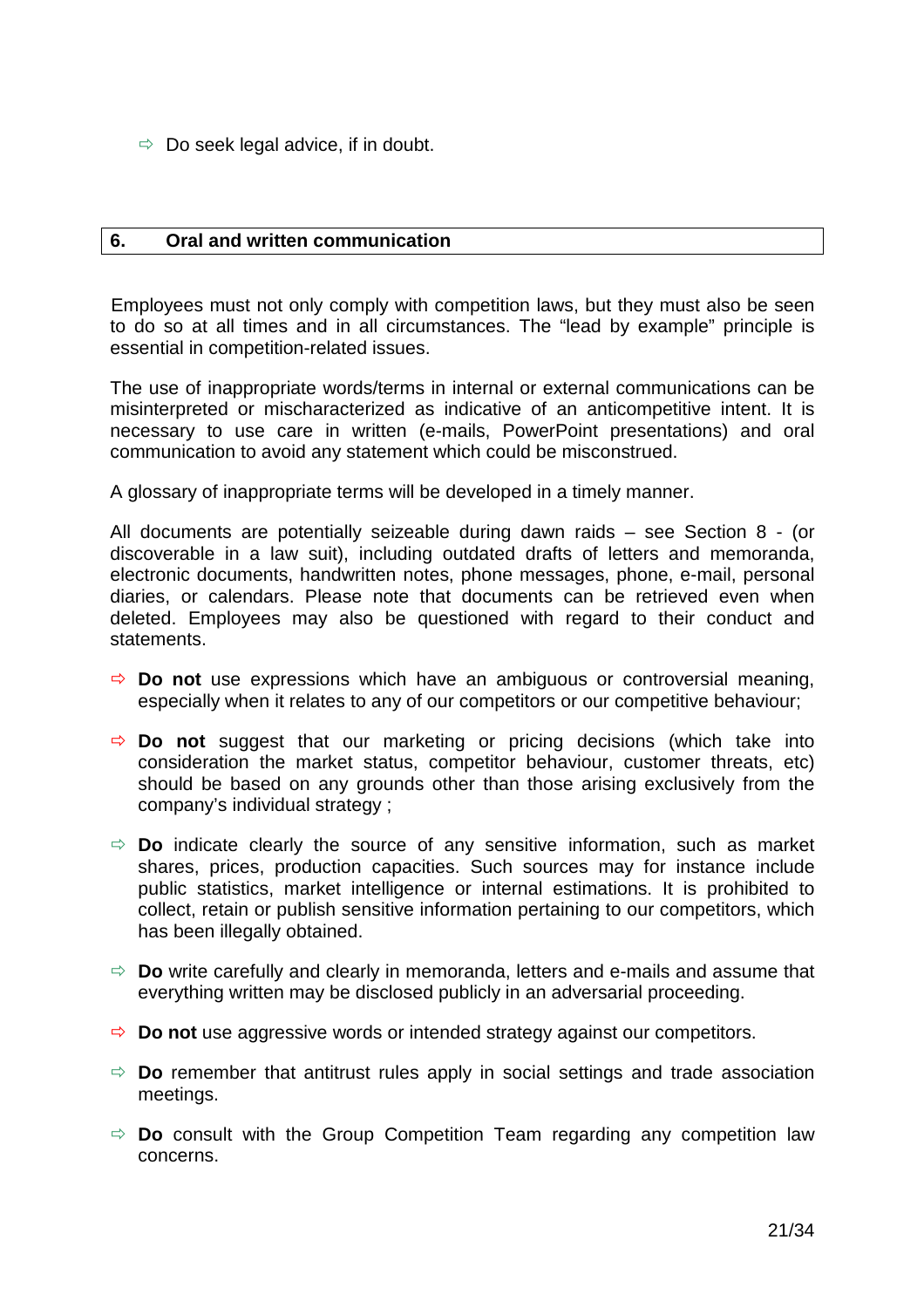#### **7. Document retention policy**

Company's documents include all records that are produced by an employee, whether paper or electronic. They may be memoranda, e-mails, contracts, case studies, calendars, appointment books, expense records, written notes of meetings, etc …

BUs and Corporate Offices should aim at having an official uniform document retention policy that has a legitimate business rationale. A general rule (see exceptions below) for systematic destruction after a uniform period of time (to be decided by each BU) should be implemented. However, it is prudent to always retain exculpatory documents that could be useful in any future competition law investigation (e.g., competitors' price increase announcement coming from customers, sources of information concerning the competitors, commercial and rationale background for particular agreements).

Please note that E-mails which need to be saved should be either printed in hard copy and kept in the appropriate file or downloaded to a computer file and kept electronically or on a disk as a separate file.

Certain laws require the Company to maintain certain types of documents, usually for a specified period of time. Tax and accounting laws often contain retention obligations which may be quite stringent. Documents relevant to ongoing or potential litigation should be retained according to the relevant national limitation periods. Some legislations require also the retention of commercial contracts, drafts and signed contracts, marketing documents, employment records/personnel records, Board and Board committee materials, Intellectual Property and Trade Secrets, etc.... The legal department should be consulted to determine the retention period of particular documents.

Competition laws require companies to cooperate with competition authorities, which imply that companies under investigation must make available to the competition authority all information relating to the subject of that investigation. It is essential to retain internal and other documents relevant to any competition law investigation/litigation during the entire duration of the investigation/litigation. Documents, in case an investigation is initiated, will play an important role as exculpatory evidence (bringing or defending a claim) or as a negotiating tool if circumstances dictate that leniency/reduction of fines/settlements need to be applied for.

22/34 The targeted destruction of competitively sensitive information may be open to criticism, regardless of any ongoing investigation. As a matter of fact, destruction of sensitive documents (even as part of a general retention/destruction policy) or the appearance of a cover-up in the context of an investigation or litigation could result in very high fines as well as, depending on the applicable law, criminal penalties (it can be construed as resistance to antitrust investigations). It can also be considered as incomplete discovery for a civil litigation. It must also be well understood that the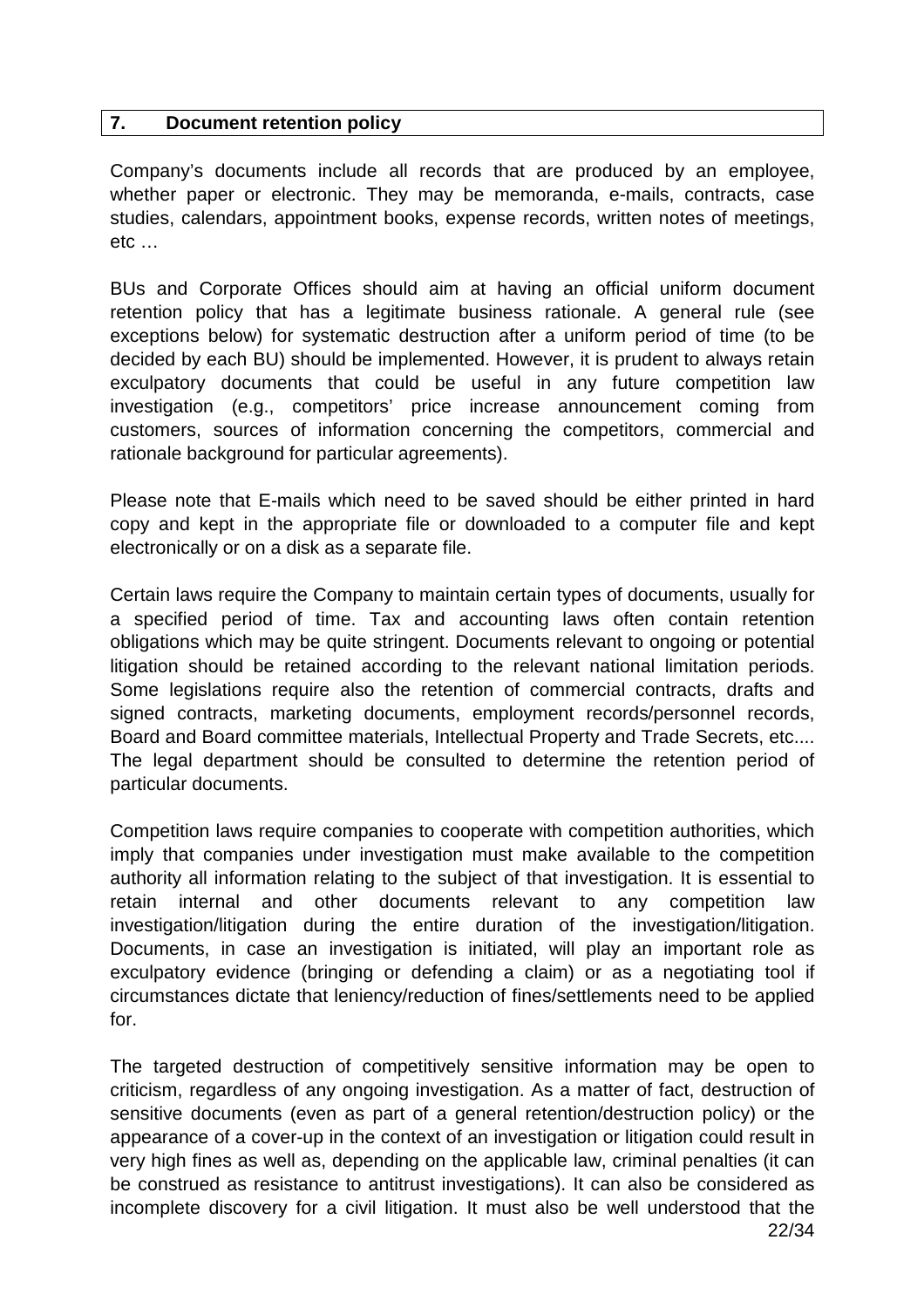destruction of sensitive documents, if seized by the competition authorities during investigations conducted at the premises of a third party (eg one of our competitors), may be an aggravating factor for the BU and the Group.

Therefore, once an investigation/litigation is initiated, documents of any kind which directly or indirectly relate to the subject of the proceedings must be immediately retained by the company and not destroyed or concealed.

If verifications, audits, actual or potential investigations/litigations (or other circumstances) lead to the discovery of documents that raise competition issues, these documents should be collected, kept at a central location (Legal Department or external lawyers' office) and accompanied by a short notice explaining the issue and the action that was taken.

# **8. Dawn raids**

In order to verify the compliance with the Competition Law, authorities can obtain evidence by way of an investigation at the premises of a company either voluntarily or compulsorily. It may carry out "dawn raids" – i.e. unannounced visits to inspect the company's premises; seize documents and interview staff. Although an on-site inspection is a very serious matter that some of Lafarge companies experienced in the past, it doesn't mean that the company has violated any laws.

Refusal to comply with the decision/mandate creates an unfavorable impression and is likely to infer that the company has something to hide. The company and/or the responsible employee can also be fined (and/or criminal sanctions in some countries).

Please note that many competition laws allow searching of employees' homes (and monitoring phone calls) as well as the company premises, when there is a reasonable suspicion that business records are kept there.

 **As soon as the investigators arrive, inform immediately the General Manager, the Legal Counsel (internal and/or external), the Group Compliance Team, the Regional President and the Group Communication Dept**.

### **8.1. Reception of the investigators**

All employees who are likely to be confronted with a dawn-raid, should be well trained to adopt the right behaviour. They should be courteous and professional. There is no need to panic. It is in the company's best interest to establish a good relationship with the authority.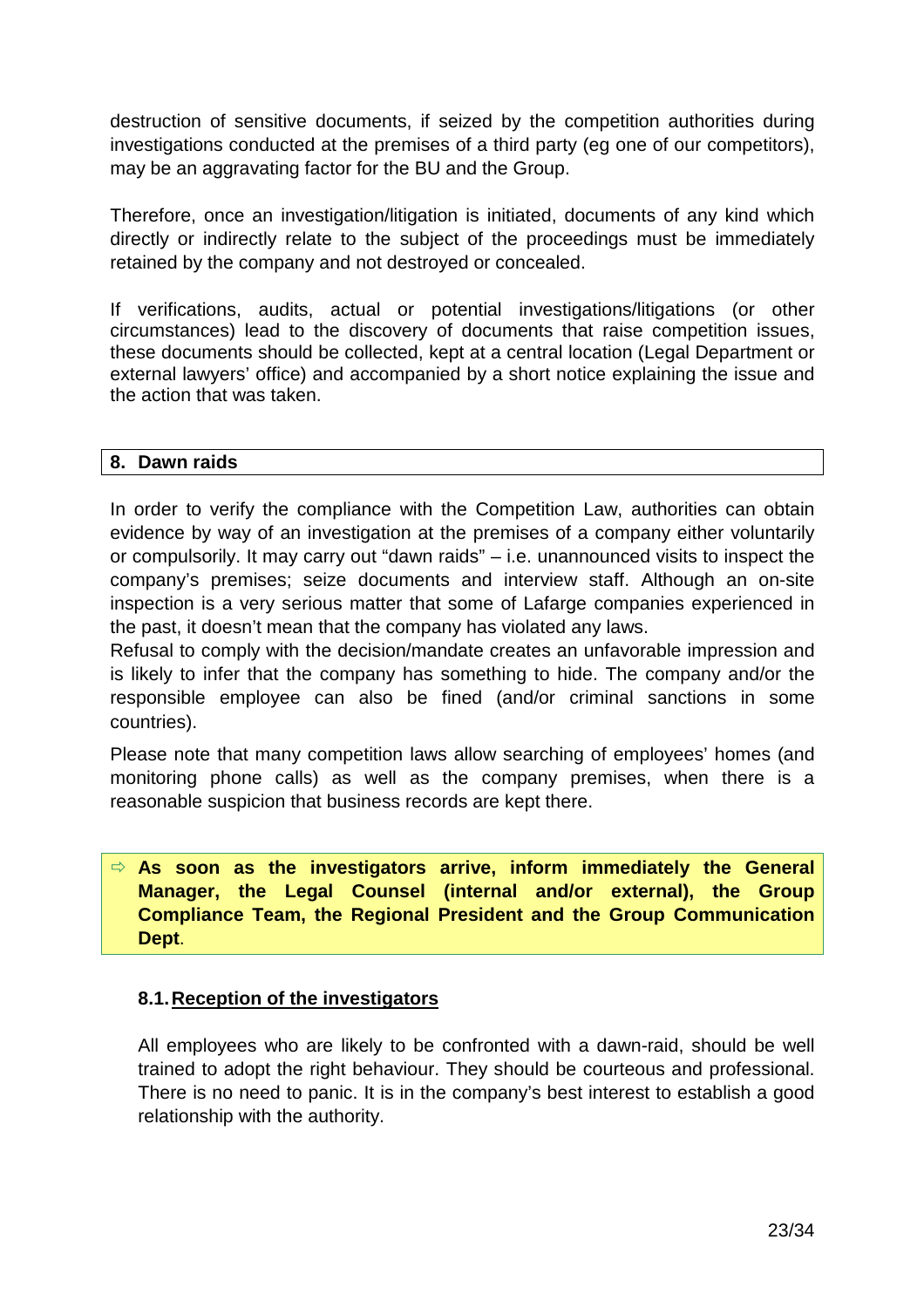### **The receptionist**

- $\Rightarrow$  **MUST** register the agents' arrival like any visitor
- **MUST** contact as a matter of priority the General Manager (or the Senior Manager available) and the Legal Dept.
- $\Rightarrow$  **MUST** immediately suggest the agents wait in a waiting room
- $\Rightarrow$  **MUST** stay with the agents until the arrival of the General Manager (or the Senior Manager available)
- $\Rightarrow$  **MUST NOT** accept to be notified of the inquiry and the correspondent files. Only the General Manager (or the Senior Manager available) or a lawyer can do that.

### **The General Manager (or agreed cover in case of unavailability***)*

- $\Rightarrow$  **MUST** check the identity of the agents and the decision or mandate of authorization.
- $\Rightarrow$  **MUST** treat the agents with respect and offer full cooperation.
- $\Rightarrow$  **MUST** try to ask the inspectors to wait as long as necessary until the lawyers (internal or external) arrive.
- $\Rightarrow$  **MUST** try to find out the purpose of the investigation and the estimated timescale.
- $\Rightarrow$  **MUST** appoint one or several executives to deal with inspectors' requests, and appoint one or more secretaries to take full record of all questions asked and answers given and to make a copy for the company of all documents and records seized or copied by the authority.
- **MUST** inform immediately, the Regional President, the Group Legal Dept. and the Group Communication Dept.
- $\Rightarrow$  **MUST NOT** try to warn competitors (not customers/association) that a dawn raid is taking place.

### **The lawyer (or agreed cover in case of unavailability)**

- $\Rightarrow$  **MUST** contact as a matter of priority the BU competition law attorney and the Group Competition Team.
- $\Rightarrow$  **MUST** ensure that the meeting room provided for that purpose is free, tidy and has the required means (telephone, photocopier) and appointed secretaries are ready.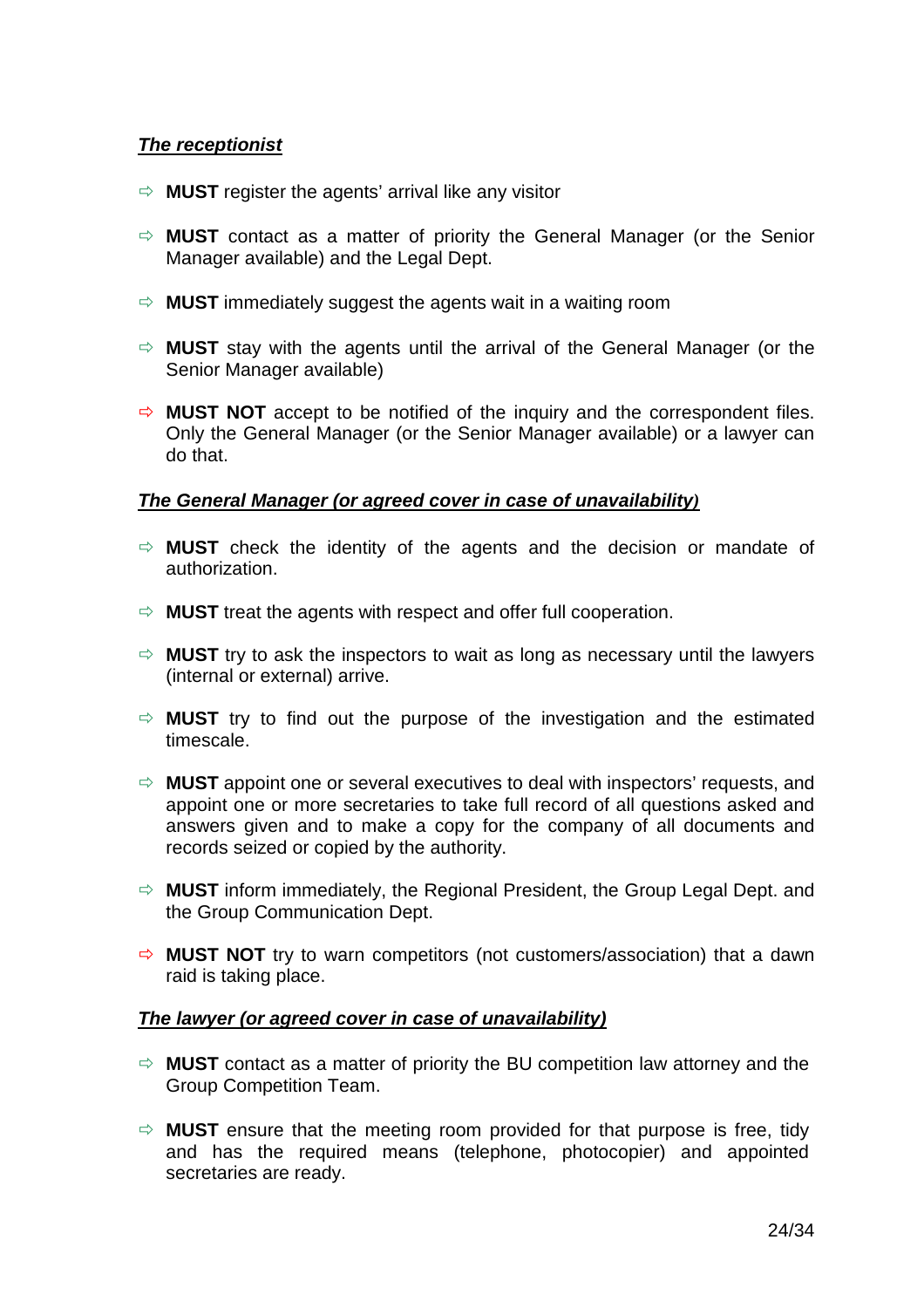- $\Rightarrow$  **MUST** examine carefully the terms and the scope of the decision or the mandate, its reasons and ask relevant questions.
- $\Rightarrow$  **MUST** check that the dates on the authorizing document cover the relevant days.
- $\Rightarrow$  **MUST** check the precise name of the company (and the departments) to visit: Inspectors can not have access to any premises, departments or files of a company whose name does not appear on the decision or mandate.
- $\Rightarrow$  **MUST** check the designation of the places to visit (departments, offices, safe, vehicles) as well as the scope of files/information which can be seized: Inspectors can not have access to places or information not mentioned in the decision or mandate (eg offices situated at another location).

#### **8.2. Unfolding of the inquiry**

#### **The Inspectors' Powers**

- The inspectors will explain how they want to proceed and will ask how the company is organized, who is responsible for various topics and where the files are kept to check them.
- The inspectors can carry out search for relevant documents in all the areas mentioned in the decision/mandate, including vehicles, whoever the owners are.
- The inspectors can examine and seize all kind of documents, e-mails, files on the computer, as specified in the mandate.
- The inspectors can proceed to put seals on all commercial premises, documents and information supports (server) limited to the length of the visit of the premises.
- The inspectors can ask for oral explanations. Only the appointed executive(s) and the lawyers should answer the questions after checking the accuracy of the answers to ensure that the most correct and complete answer is given. An appointment can be taken to answer the questions. A secretary should keep a full note of all the questions and explanations.

#### **Controlled Documents**

All documents at the company's premises, including computers, personal documents, agendas, notebooks, mobile phones, CDs, DVDs, Flash memory etc, are considered professional. If they are related to the scope of the investigation and covered in the mandate, they can be examined and seized.

Hard documents that can be examined and seized by the inspectors should be relevant to the subject matter of the investigation.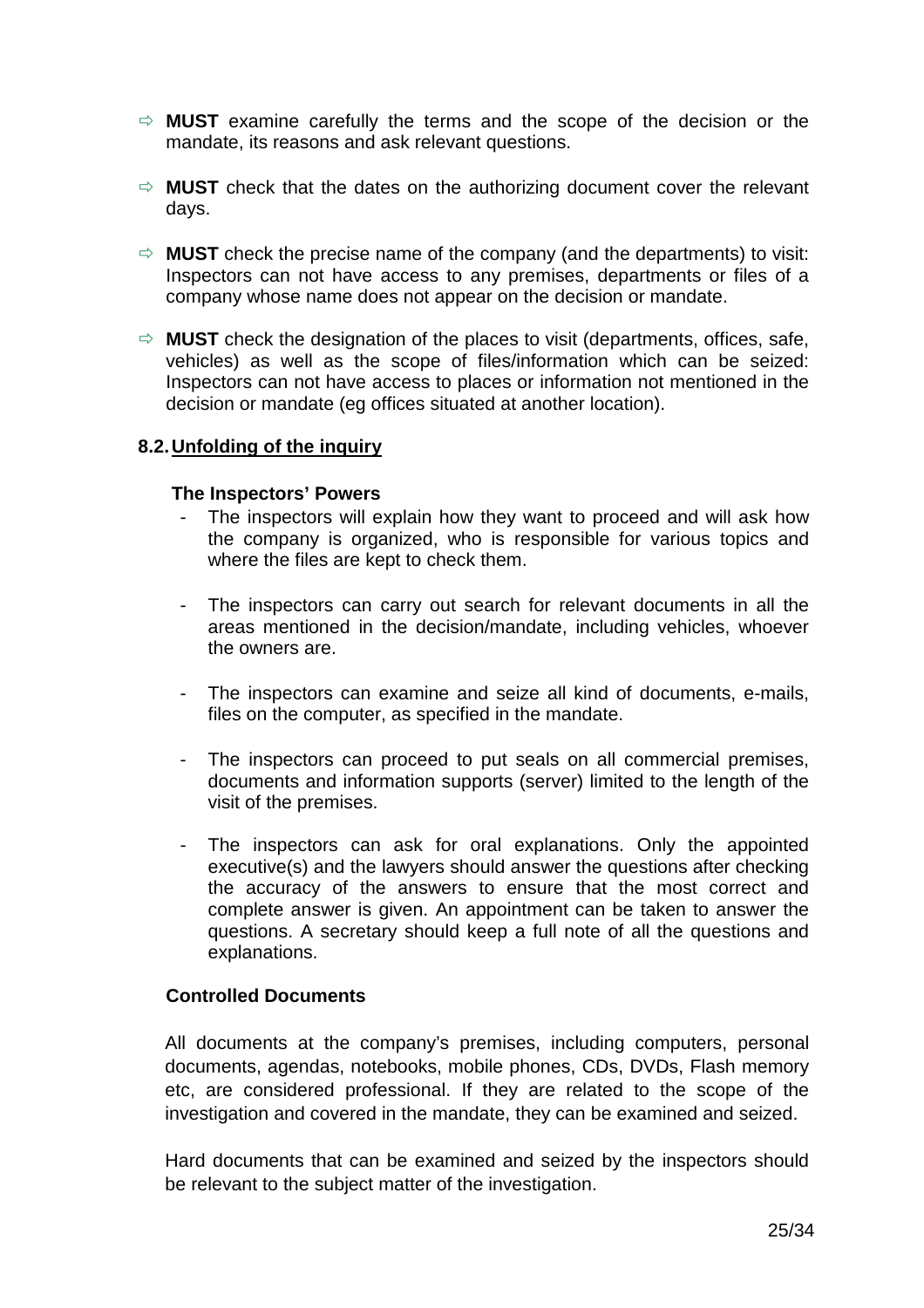Soft documents (hard disks and e-mails) should not be copied in full. Inspectors should select and take a print-out of the relevant ones.

No document (hard or soft) should be hidden, destroyed, altered or encrypted by any employee in connection with the investigation. Please note that deleted documents (files or e-mails) can often still be retrieved.

Legally privileged documents (communication between an external lawyer and his/her client) marked "Privileged and Confidential – Attorney Client Correspondence" made for the purpose of defense are protected in most of the countries and can not be examined nor seized. They should be kept on separate files and retained by in-house lawyer. The lawyer should give the inspector a schedule containing a brief description of the document.

Confidential business documents are not protected. Inspectors are entitled to see business secrets but they are under a duty not to disclose that information.

All documents (hard and soft) seized/photocopied by the inspectors should be duplicated, numbered in the same way as the inspectors and kept for the company's record.

### **8.3. Closure of the enquiry**

- $\Rightarrow$  **Do** request a copy of the minutes of the investigation signed by the inspectors.
- $\Rightarrow$  **Do** write down on the minutes all reservations, which could be used to prove any incident or abuse of authority from the investigators.
- $\Rightarrow$  **Do** request a signed inventory of the copies and extracts taken by the inspectors during the investigation.
- $\Rightarrow$  **Do** ensure that all the seized documents are identified and listed in the minutes
- $\Rightarrow$  **Do** contact the Group legal dept for instructions before signing the minutes, in case of any incidents.
- $\Rightarrow$  **Do** transmit without delay the minutes of the investigation to the Group Competition Team once it has been signed.
- $\Rightarrow$  **Do not** make any declaration or press release before coordinating with the Group Competition Team and the Group Communication Dept.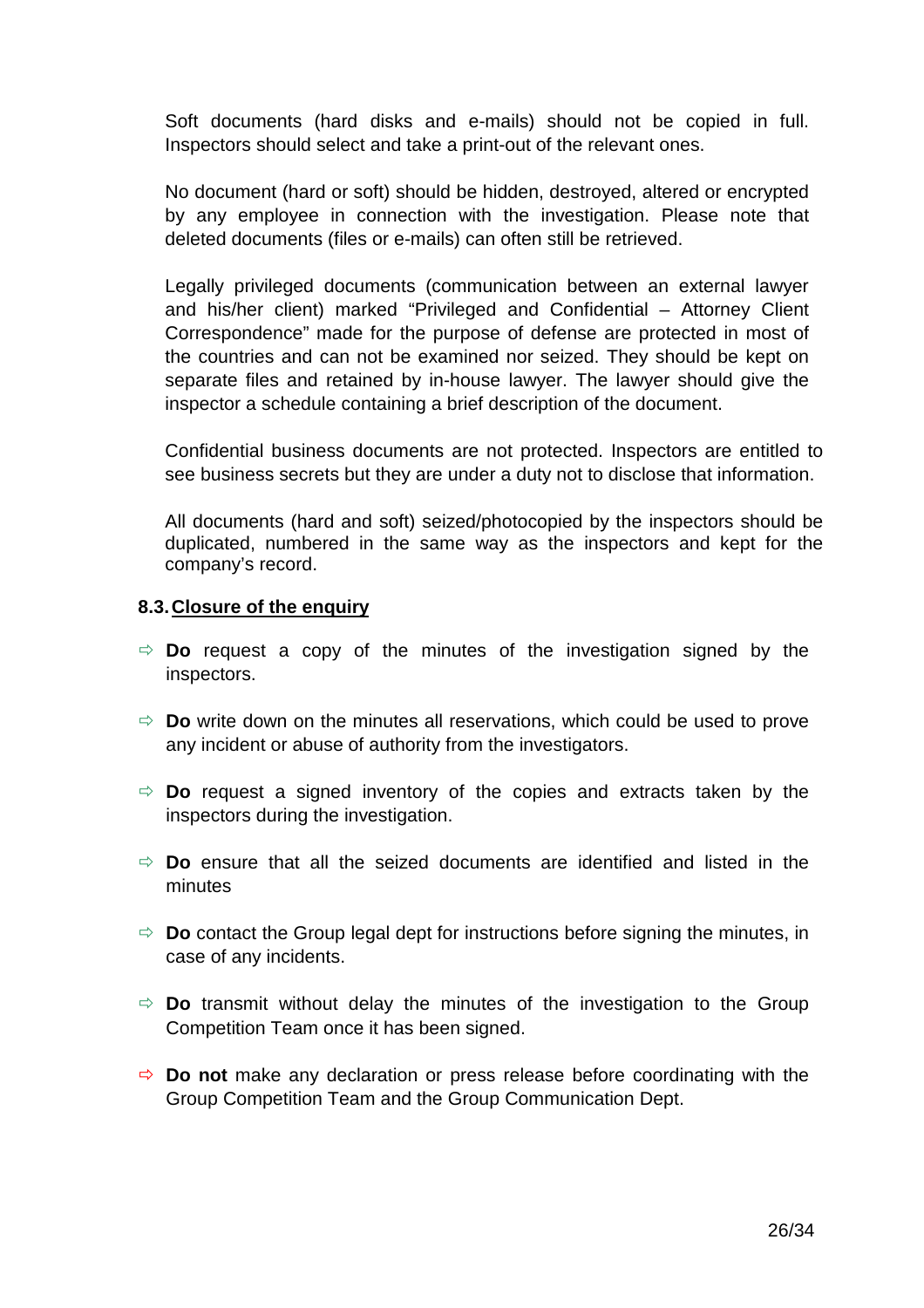# **II- IMPLEMENTATION/AWARENESS**

### **1. Cascading of the Policy and Compliance Program**

The Compliance Program should be implemented in each country where we operate. In this respect:

- The Compliance Program could be adapted (to fit with the particulars of each legal context) and translated into local language.
- The Compliance Program must be widely communicated to all relevant employees (ie those who are directly or indirectly involved in commercial activities and/or who come into contact with customers, suppliers and competitors) and all relevant business partners ;
- The Compliance Program could be summarized and developed through proper references to local applicable antitrust legislation ;
- Dos and Don'ts can be issued and (if needed) tailor-made to best fit with the Compliance Program requirements :
- In countries where antitrust legislation is very mature, the Compliance Program can be fleshed out and developed in line with certain country requirements (eg Federal Sentencing Guidelines in the USA) ;
- In countries where there is no antitrust legislation, appropriate procedures (agreed with the Group Competition Team) should be designed with a view to adapting the antitrust rules and standards contained in Lafarge Policy to the specific legal and business background of the relevant country.

The effective implementation of the Compliance Program requires appropriate resources at corporate and country levels.

#### At Corporate level

The Group Competition Team is responsible for managing the Compliance Program in line with the Group Rules, provided that:

- Accountability and responsibility for implementation and compliance lie within the managerial line;
- The legal function should support line management (and undertake verification).

In this respect, the Group Competition Team is responsible for:

- ensuring consistency of implementation of the Compliance Program in all countries where Lafarge operates ;
- disseminating best practices and antitrust compliance culture ;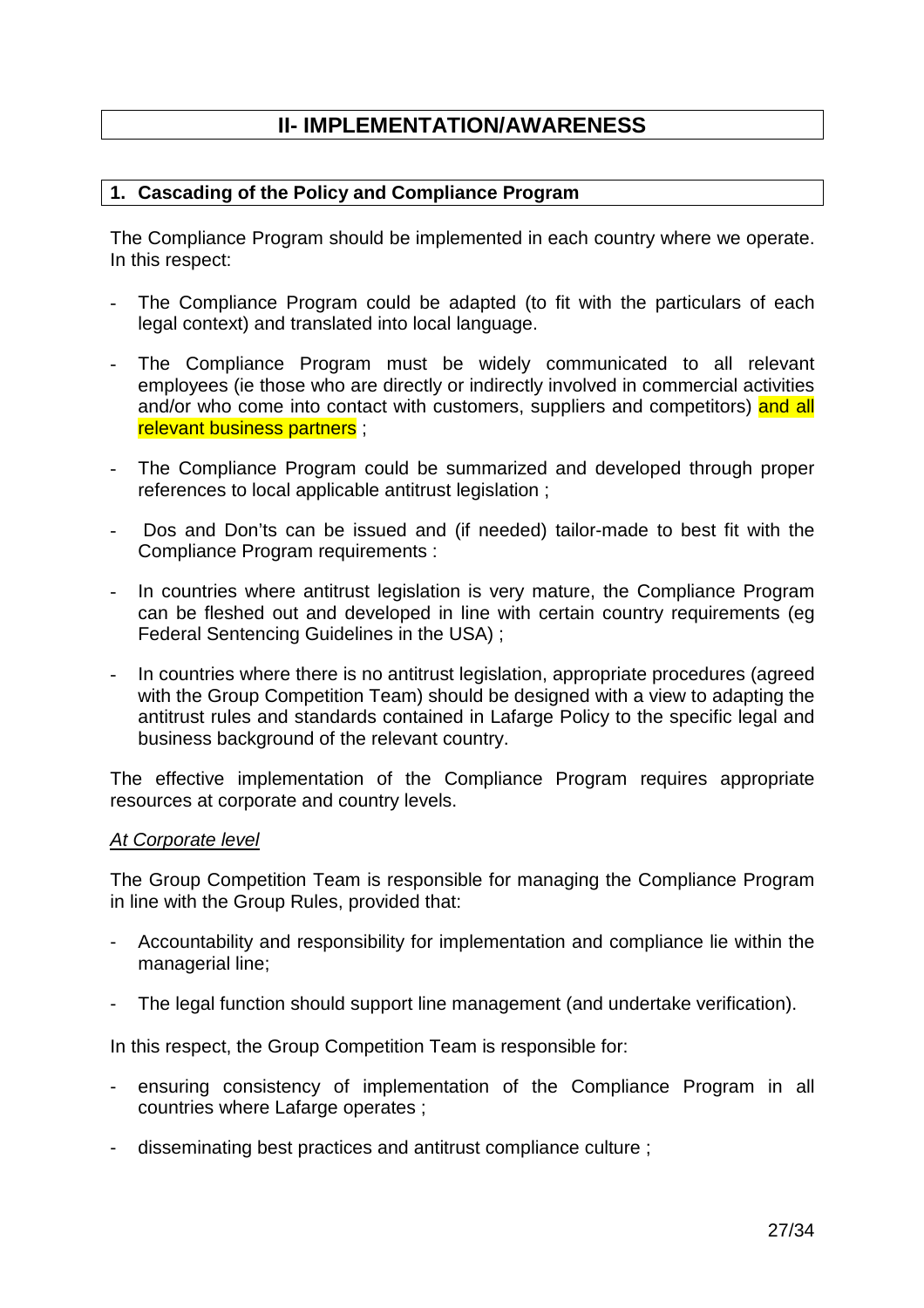- designing and orchestrating an awareness and information policy Group-wide through training and relevant communication channels ;
- proposing and implementing competition verifications based on an agreed action plan or as instructed by Executive Committee (noting that these verifications may at times be unknown in advance to BU management) ;
- handling merger control and litigation matters :
- ensuring BUs' reporting obligations to the Corporate are satisfied ;
- Advising Executive Committee of the Group on competition related-matters.

### At BU level

The BU Competition Correspondents are delegated the responsibility of managing the Program in their country, with direct (operational) report to the BU General Manager and (functional) report to the Group Competition Team (consistent with the accountability and responsibility principles set out here above).

### The BU Competition Correspondent shall be responsible (in his/her country) for

- reviewing and developing expertise on a continuing basis on the antitrust legislative and case law developments in their country ;
- providing support and advice to the Lafarge local business in relation to antitrust matters;
- establishing relevant procedures devoted to trade association activities ;
- establishing relevant competition procedures or instructions intended to cascade the Program within the BU according to the local law ;
- being granted access to the necessary information and documentation sufficiently in advance so to assess the competition risks within the BU ;
- handling any potential or actual antitrust investigations or litigation, in close interaction with Group Competition Team and with the assistance of qualified antitrust lawyers;
- establishing links with the local competition authorities, when appropriate, including handling of any potential verification by regulatory authorities;
- legal review of business documentation in line with the Compliance Program (sales contracts, contracts with competitors, distribution contracts, pricing, contacts with competitors, JV, mergers, acquisitions) ;
- liaising on a regular basis with Group Competition Team so to ensure proper coordination as to the development and implementation of the Compliance Program worldwide;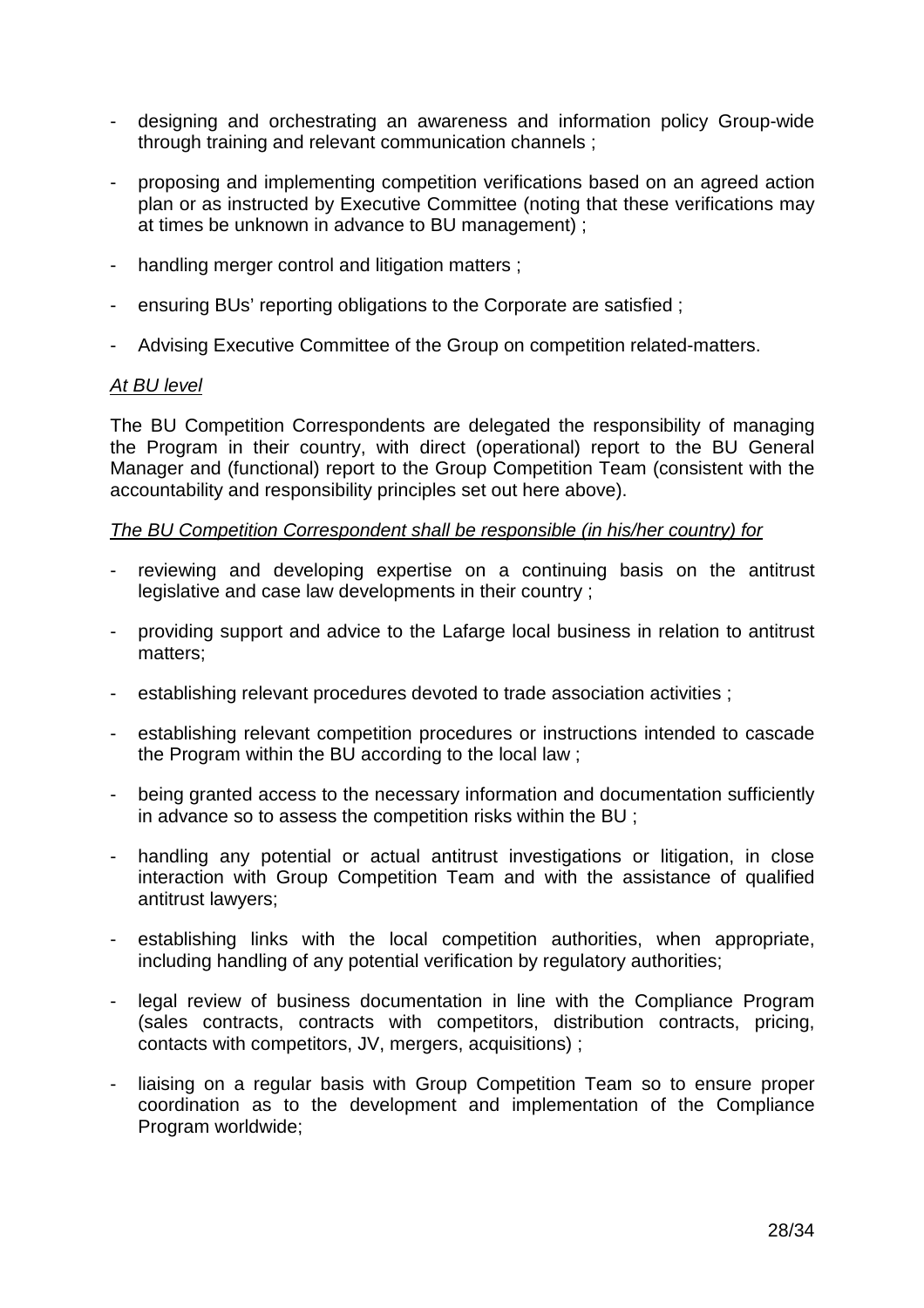- contributing to the preparation and conduct of internal competition verification by Group Competition Team together with other relevant functions (finance, marketing, etc);
- in close interaction with Group Competition Team, contributing to the preparation, conduct and follow up of awareness & training sessions and to the dissemination of an antitrust compliance culture through all appropriate means (e-learning, information letters, etc);
- reporting once a year to Group Competition Team any information or assessment pertaining to the conduct of its mission, based on a Group Questionnaire prepared for this purpose. In order to achieve this, the BU Competition Correspondent will establish and implement appropriate due diligence investigations within the BU to obtain an accurate view of competition related risks within the BU ;
- participating to the sharing of "best practices" among the Group Competition Network, eg through contribution to information platforms dedicated to competition issues, regional lawyers seminars, etc.

### **2. Awareness, training and information**

Training is generally intended to:

- ensure good awareness and understanding of competition legislation and Compliance Program;
- demonstrate Executive Committee commitment to comply strictly with the Compliance Program;
- assist each relevant employee in understanding how he/she may best carry out his/her role and activities on the market in compliance with the Program and applicable regulations;
- develop "real life" examples and scenarios in order to help employees to get proper guidance as to the way to behave in customary business situations;
- ensure that relevant employees are aware of the serious consequences for the company and themselves that may result from any infringement.

As a matter of principle, it is essential that employees selected for participating to training sessions do so in a timely manner.

Training must be organized and delivered on a regular basis at Corporate level as well as at BU level to employees selected in view of their potential involvement in matters where competition laws apply.

In order to facilitate the awareness and dissemination of an antitrust compliance culture, the Group has developed (with the assistance of relevant experts) an elearning competition tool which is intended to provide information and guidance pertaining to our business. Use of this tool must be widely encouraged on a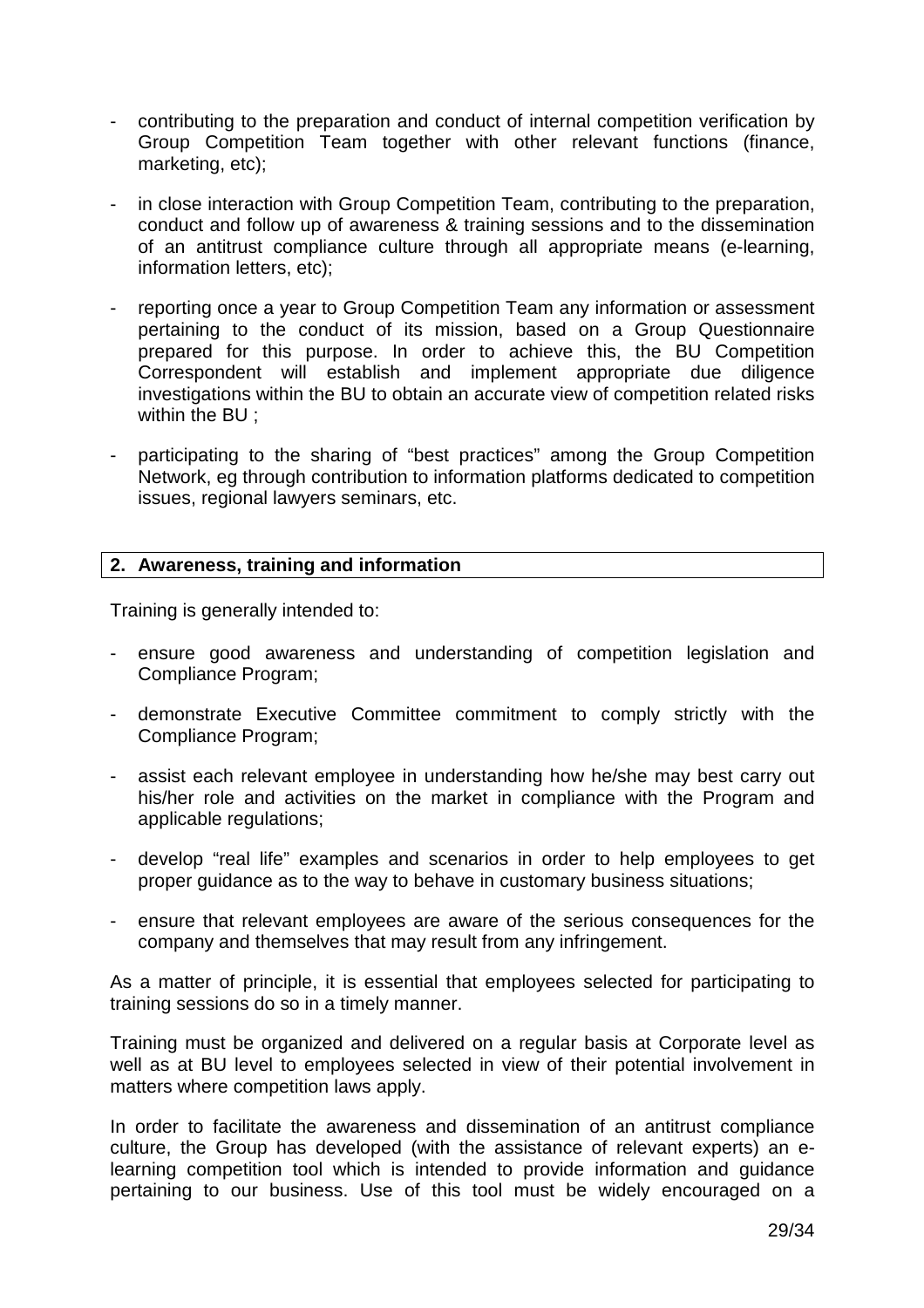worldwide basis. It shall be updated on a regular basis and the practice of each new version by relevant employees will be compulsorily required.

BU General Managers shall be responsible for ensuring that compliance training programs be developed and delivered on a regular basis by appropriate qualified lawyers, in close coordination with Group Competition Network.

Corporate functions will ensure that the same applies at corporate level, based on a corporate training program involving representatives of both Group Competition Network and top executives of the Group designated by the CEO for such purpose.

At both BU and Corporate levels, appropriate lists of relevant employees shall be kept in order to ensure that people are trained on a regular basis.

The Group Competition Team is also committed to publish regular "Competition Information Letters" (eg twice a year) which the BU Competition Correspondents may use for the purpose of organizing local training.

### **3. Enforcement, reporting and verification**

Reporting about the Policy implementation is normally achieved through the Group Competition Network. In this context, a Group Annual Questionnaire shall be used as a basis for such reporting.

Reported information is essential in order to get a fair view at Group level as to the proper cascading and implementation of the Compliance Program in Business Units.

Reported information must also serve as a basis for assessing Key Performance Indicators (KPI) ratios set out in the Sustainable Development Report.

Internal verifications ("Mock dawn raids") can be conducted from time to time in any of the Group Business Units by the Group Competition Team with the assistance of members of the Group Competition Network and external lawyers, with a view to verifying the proper application of the Compliance Program

A yearly verification plan shall be agreed in advance between the Group Competition Team and Executive Committee of the Group. Such yearly verification plan shall be kept confidential and updated on a regular basis if needed. Unless otherwise decided, those verifications shall be communicated in advance only to a limited number of people in order to ensure proper efficiency.

All information collected in the context of these verifications shall be analysed by the Group Competition Team. Conclusions of such verifications shall be shared with Group Executive Committee and any corrective action required shall be decided accordingly.

When dealing with communication of information, the Group Competition Team shall give particular attention to the national regulations in force regarding the "Client-Attorney" privilege.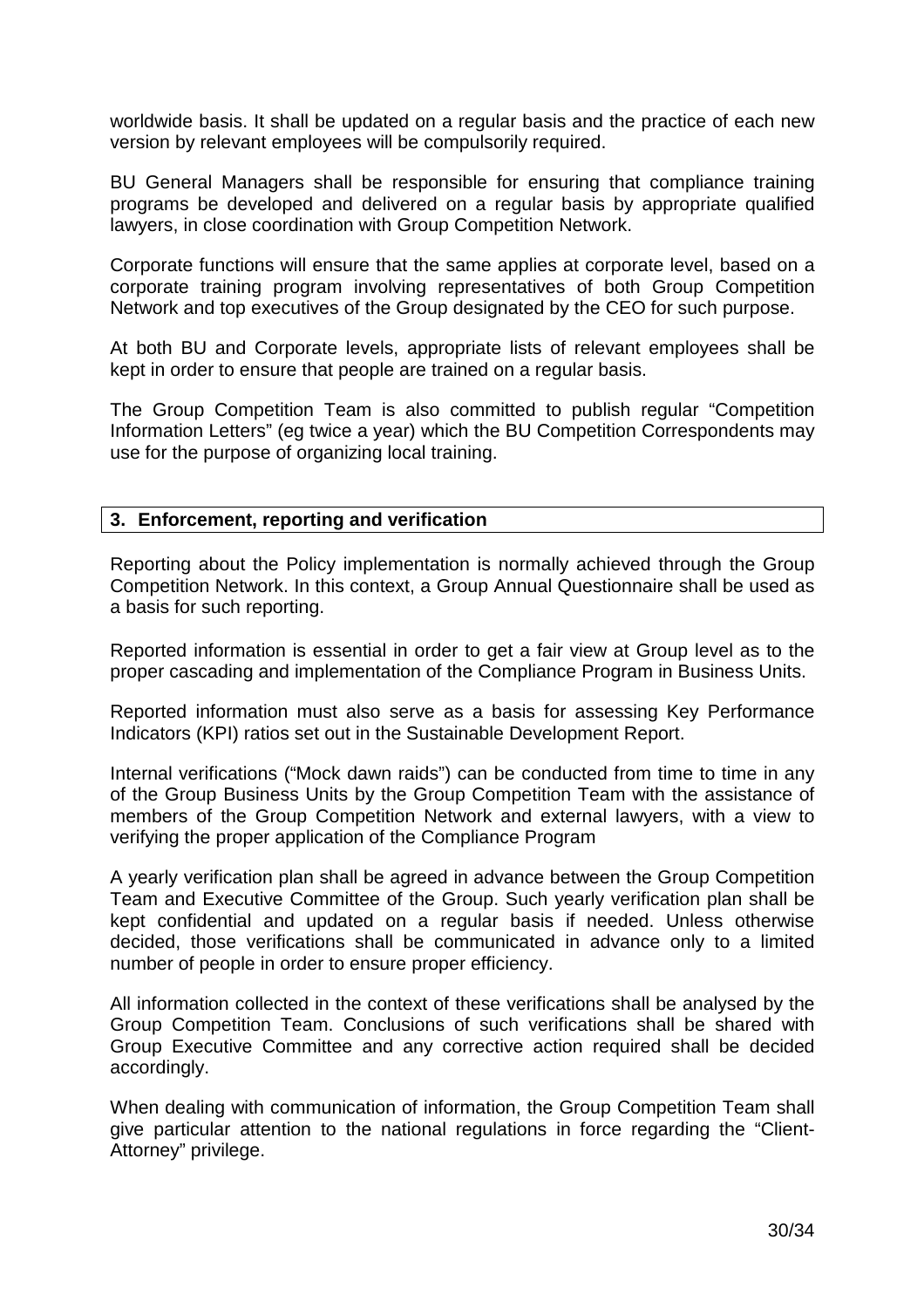# **4. Infringement of the Policy**

- Violation of Competition law(s) has severe consequences, not only for the Company (high fines, damages' claims, reputation, etc) but also for any employee who is personally involved in this violation:
	- Criminal sanctions: Employees who personally participate in illegal activities can be (in many countries) prosecuted (home dawn raid, indictment, arrest warrant …), fined and even jailed by local enforcement authorities, according to the applicable competition law.

Refusal to cooperate, hiding or destroying documents can be considered as a criminal offence.

- Joint civil liability: In certain countries, violation of competition law can result in civil actions in damages which can be instituted by the victims against the company and its executives/directors involved in the illegal activities.
- The company will assist any employee involved in an antitrust proceeding to the fullest extent permissible, including providing legal representation if necessary. However, should that employee be in breach of the applicable law or Competition Policy/Compliance Program (having participated in, or authorized, a violation or; fails to cooperate in an investigation of an alleged or potential violation or; intentionally withholds information concerning a violation …), a disciplinary sanction including measures such as demotion, reduction in bonus (personal performance) or dismissal could be pronounced.

The employee will also be solely liable for the personal legal consequences of his or her actions, such as fines and penalties.

Before any disciplinary action can take place, the breach will have to be confirmed by an internal verification (investigating the legitimacy of the charges) led by the Group Legal Dept., whether there is or not a current administrative or judicial proceeding.

Disciplinary decisions, according to the applicable labor law and the labor contract of the employee, will always be taken by the top management with the participation of the Group H.R. to ensure full consistency in the implementation.

### **5. Compliance queries**

Any specific question as to the legality of any intended agreement or conduct or the proper enforcement of the Compliance Program should be referred to the BU Competition Correspondent or to the Group legal department / Group Competition Team (competitionlaw@lafarge.com), as the case may be.

The Group Competition Team should be consulted for any query regarding the interpretation of the Compliance Program.

Every employee is encouraged to seek advice in case of doubt as to the proper interpretation or enforcement of the Compliance Program.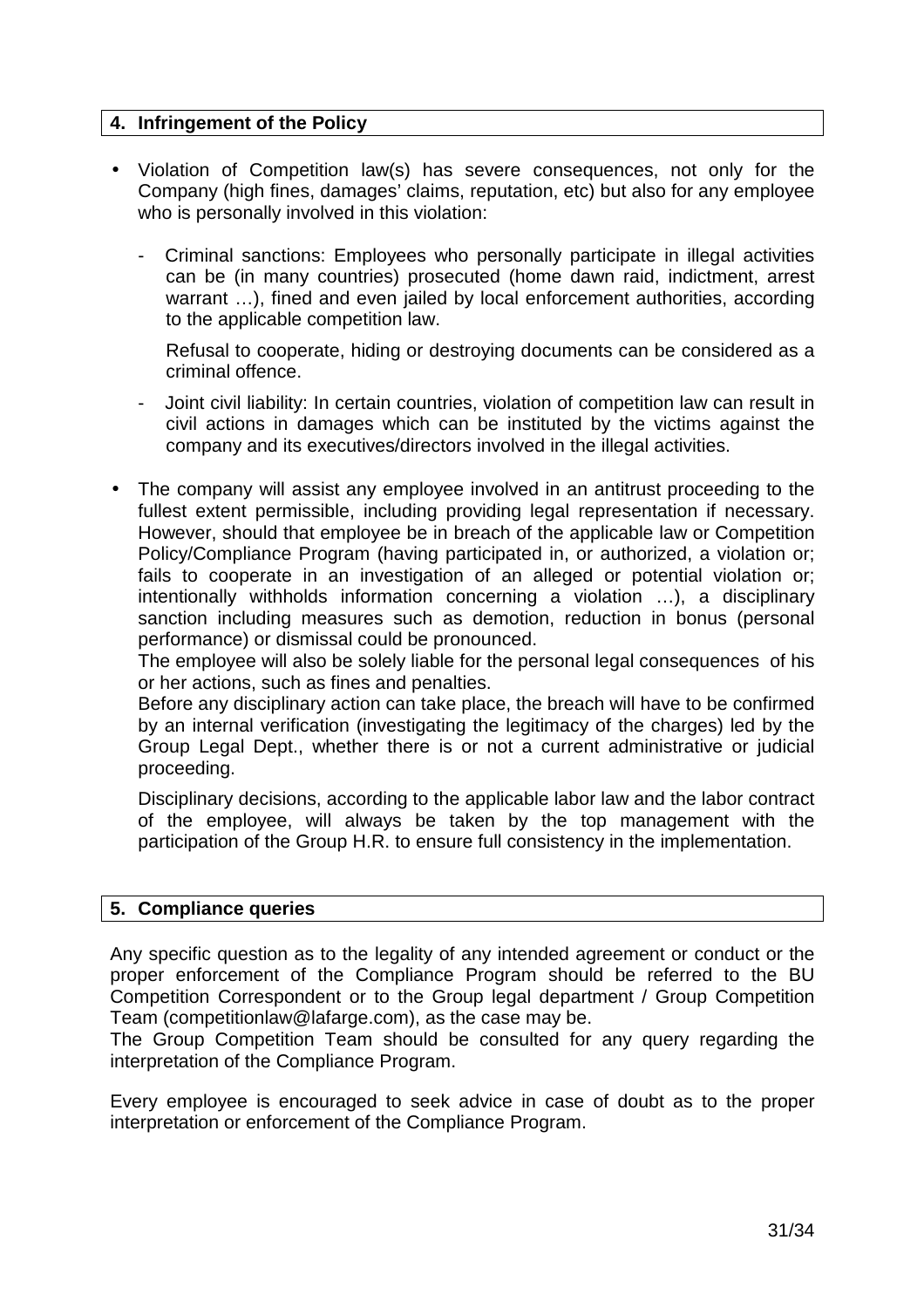# **ANNEX 1: PERSONAL CONFIRMATION**

# **ANNEX 2: COMPETITION COMPLIANCE FORM**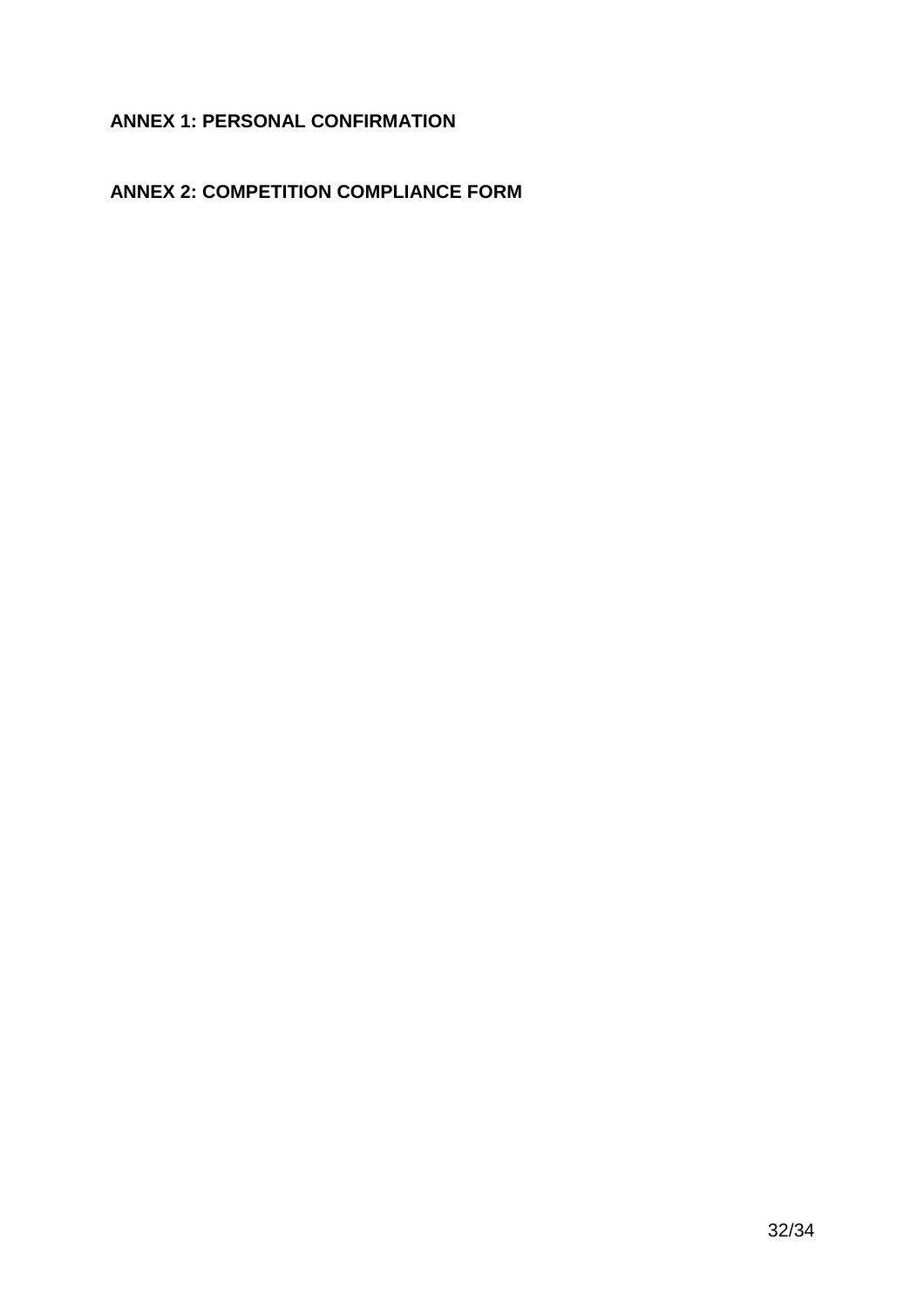# **ANNEX 1**

# **Competition Compliance Program**

# **Personal Confirmation**

- a) I have received awareness training about the Competition Law/Compliance Program and have received a copy of the Competition Compliance Program;
- b) I will comply fully with the provisions of the Competition Compliance Programme;
- c) I am aware that any serious breach of the Competition Law or Competition Compliance Program, may render me liable to disciplinary action.

This form will be kept by the BU Competition Correspondent.